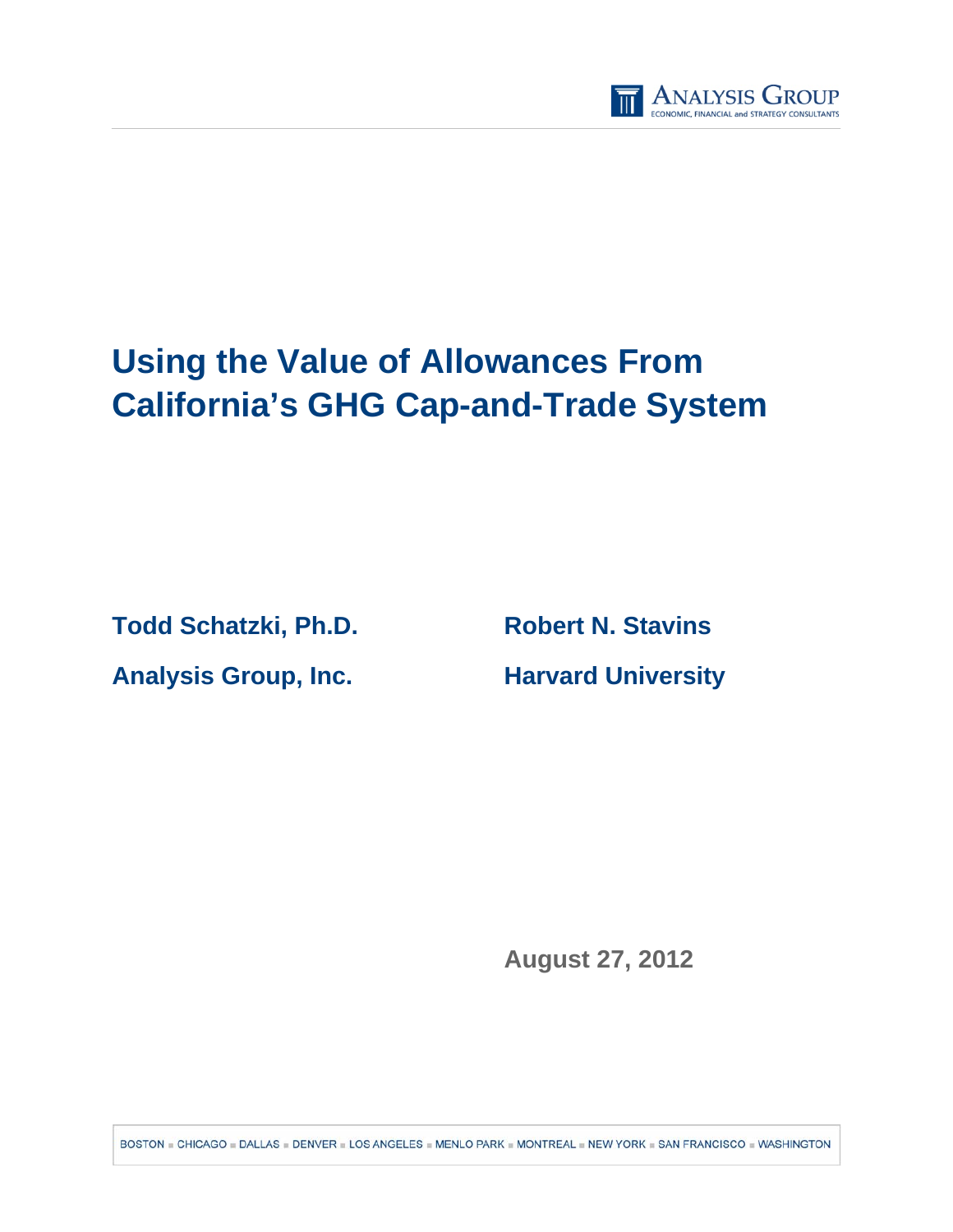# **Using the Value of Allowances From California's GHG Cap-and-Trade System Executive Summary**

# **Todd Schatzki and Robert N. Stavins1**

## August 2012

 The GHG cap-and-trade system is a key element of the policies designed to achieve California's ambitious goal of reducing GHG emissions to 1990 levels by the year 2020. The cap-and-trade program creates allowances necessary for regulatory compliance that become valuable because of their limited supply. Decisions about how to initially allocate these allowances have important consequences for the cap-and-trade program's environmental effectiveness, economic performance, and distributional impact.

Regulators have three basic options for allocating allowances initially: allocating pre-determined fixed quantities for free ("fixed allocations"), allocating each year's allowances in proportion to recent actual production output ("updating output-based allocations"), and auctions. The choice among these alternatives does not directly affect environmental performance. Regardless of the choice of allocation method, aggregate emissions are limited by the emissions cap. However, allocation choices may indirectly affect emissions through emissions leakage if economic activity shifts to unregulated sources due to cap-and-trade costs. In the context of California's GHG cap-and-trade program, leakage is most likely to occur if all allowances are distributed through some combination of auctions and fixed allocations. Appropriately designed output-based allocations can reduce leakage and thus increase emission reductions achieved by AB 32 policies.

The choice among allowance allocation options does not directly affect the cost-effectiveness of actions taken by emission sources to reduce emissions. Under most circumstances, allowance trading provides incentives for the most cost-effective actions to be taken to meet the emissions cap regardless of whether allowances are auctioned or distributed through fixed or updating output-based allocations.

However, allowance allocation can indirectly affect costs in important ways. Leakage can raise costs if production shifts from California to otherwise less efficient or more-distant producers (with higher transportation costs) simply to avoid carbon costs. While updating output-based allocations may lower costs by mitigating leakage, they can also dampen consumer's incentives to shift to less-GHG intensive goods and services; consequently, costs may increase by leading to over-reliance on reductions

<sup>&</sup>lt;sup>1</sup> Dr. Schatzki is a Vice President at Analysis Group. Stavins is Albert Pratt Professor of Business and Government, John F. Kennedy School of Government, Harvard University; University Fellow, Resources for the Future; and Research Associate, National Bureau of Economic Research. He is an elected Fellow of the Association of Environmental and Resource Economists, was Chairman of the U.S. Environmental Protection Agency's Environmental Economics Advisory Committee, and served as Lead Author of the Second and Third Assessment Reports and Coordinating Leading Author of the Fifth Assessment Report of the Intergovernmental Panel on Climate Change. Institutions listed are for purposes of identification only, implying no endorsement of this work. Support was provided by the Chevron Corporation, but the opinions expressed are exclusively those of the authors. Valuable research assistance was provided by Michael Kincaid. To request further information or provide comments, Dr. Schatzki can be reached at: tschatzki@analysisgroup.com.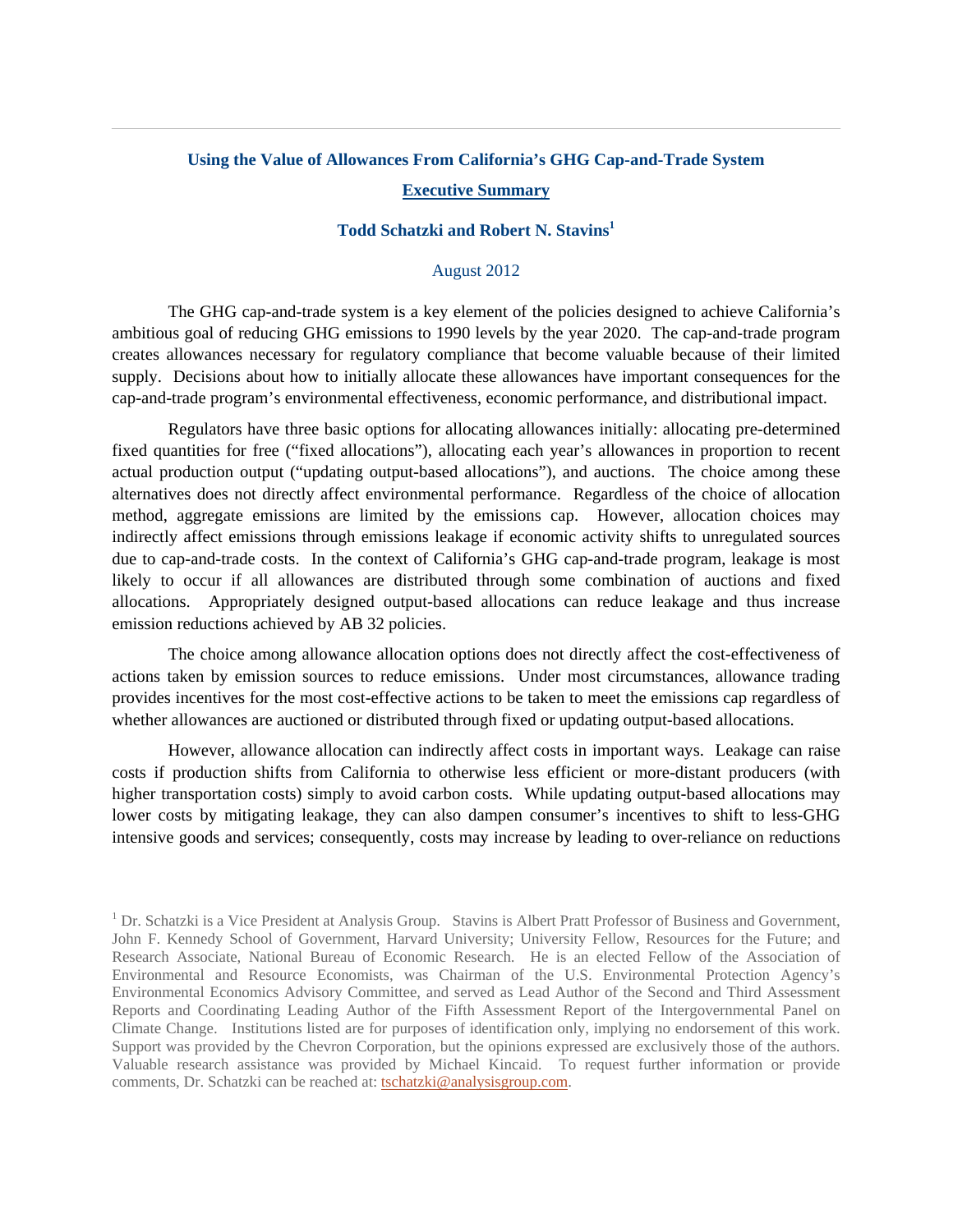in the GHG-intensity of production, rather than reductions in output of GHG–intensive industry. This effect may be counteracted if other AB 32 policies lead to price increases that reduce demand for GHGintensive goods. For example, prices for transportation fuels may increase as a consequence of the Low Carbon Fuel Standard (LCFS). As shown in **Figure ES-1**, such increases may be larger than the price increases that would occur if cap-and-trade allowances costs to petroleum refineries were passed through in gasoline prices. Consequently, along with improving environmental effectiveness by addressing emission leakage, updating output-based allowances can be welfare improving under many market conditions, particularly for industries subject to multiple regulations that would increase product output prices.

Another important factor affecting the economic consequences of allocation choices is how auction revenues are used. ARB's current rule includes fixed allocations for Electric Distribution Companies (for the benefit of their customers) and updating output-based allocations for industries covered by cap-and-trade. ARB has proposed to auction all allowances that remain after these allocations. As shown in **Figure ES-2**, starting in 2015, when fuels are added to the cap, these revenues will be significant. Thus, there is much debate about how such revenues should be used.





Legal restrictions appear to create significant limits on policymaker's ability to direct auction revenues to the highest and best uses. From an economic and policy standpoint, government policies and programs should be adopted based on their merits, not based on the availability of funds. However, legal restrictions may limit the use of auction revenues to uses that directly support AB 32's goals of reducing GHG emissions. This restriction creates challenges for policymakers because direct funding of GHG

**Analysis Group, Inc. Page ES-2**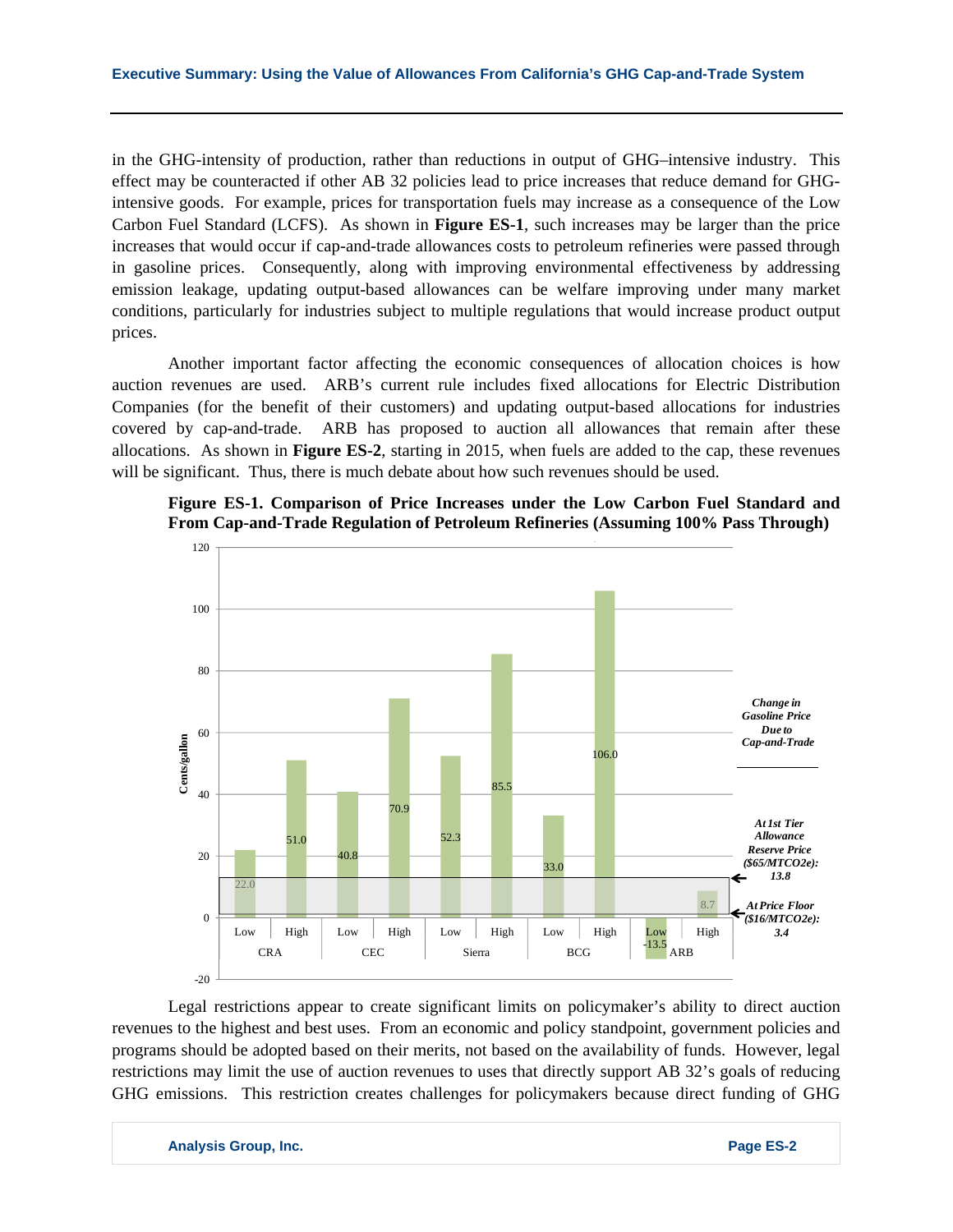emission reductions risks inadvertently funding costly emission reductions activities that would raise program costs, or simply subsidizing activities that would have happened anyways as a consequence of the many AB 32 Scoping Plan policies.

Several types of policies, if carefully executed, may be desirable uses of auction revenues:

- There are strong economic arguments to use auction revenues to <u>offset other taxes</u>, so that the capand-trade auction is revenue-neutral. When auction revenues are used to reduce *marginal* tax rates, such as personal or corporate income taxes, or capital gains taxes, this can increase economic output by reducing tax distortions that provide disincentives to work or invest. Using this approach, auction revenues can offset some of the costs of the cap-and-trade program by shifting taxes from distortionary taxes on desirable activities (labor and investment) to Pigouvian taxes on environmental "bads." By contrast, recycling auction revenues through fixed tax rebates would not produce the same economy-wide benefits, although they could support distributional goals (or foster political support for the program.)
- ARB has proposed to phase out allocations for industry assistance that would mitigate emission and economic leakage in future compliance periods. However, the economic motivation for reducing the magnitude of the free updating output-based allocations is unclear; absent policy changes outside of California, the economic conditions that call for the use of updating output-based allocations to mitigate the effects of leakage will not change over time. Of course, if other states and countries adopt climate policies, such as cap-and-trade, then allocations for industry assistance would be less necessary; however, if this does not occur, particularly as California enters the Second and Third Compliance Periods of the cap-and-trade program, regulators may want to revisit these issues.



**Figure ES-2. Estimated Use of AB 32 GHG Cap-and-Trade Allowance Value**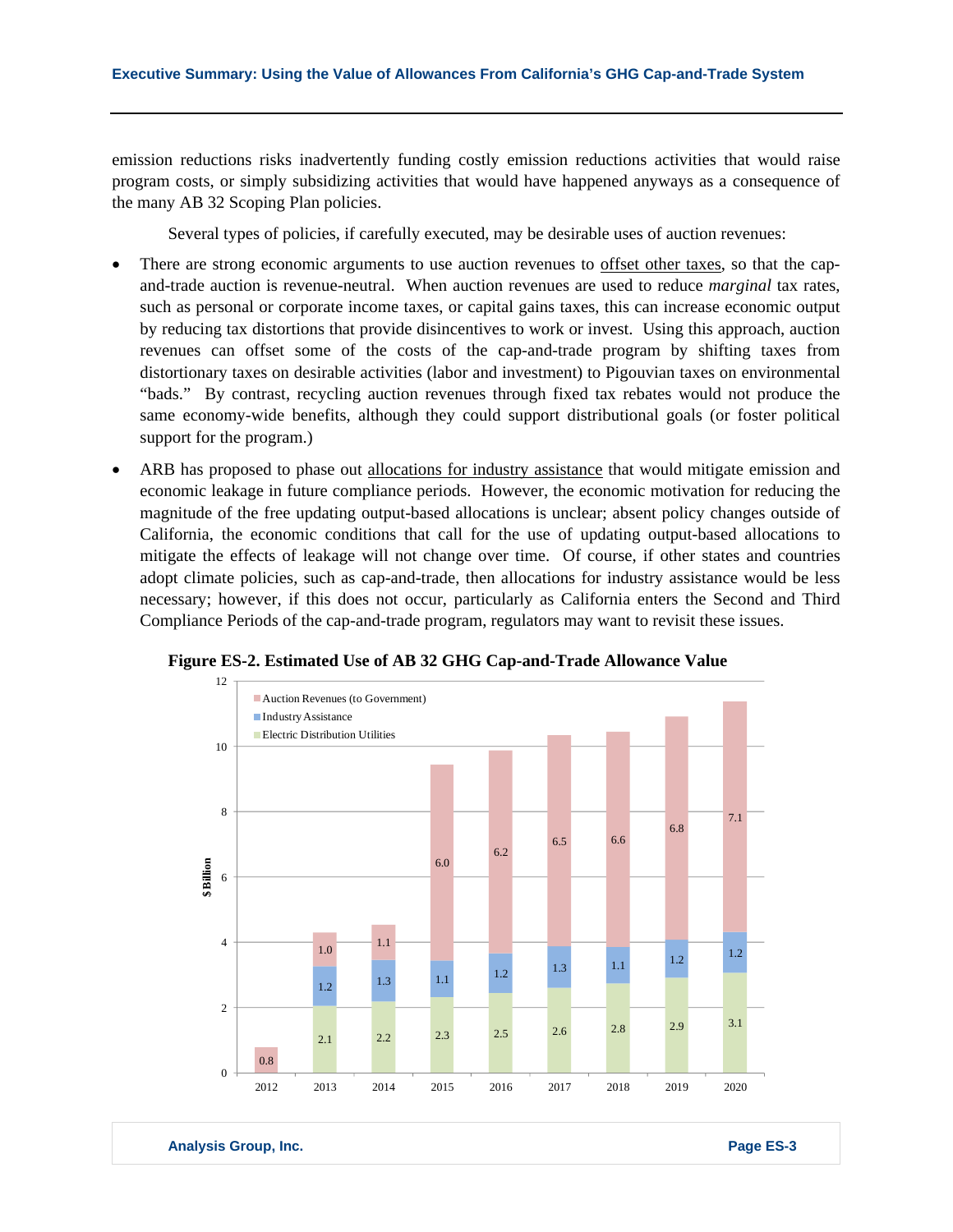- Auction revenues may also be used to mitigate local environmental impacts that may emerge as a consequence of AB 32 policies, particularly in disadvantaged communities. While such impacts are unlikely, this use of revenues could address these environmental justice concerns by funding programs beneficial to local communities. While programs might be related to AB 32 objectives, this may not be the most cost-effective approach to improving living conditions in disadvantaged communities. This use of funding would also avoid other undesirable responses to local impacts, such as modifications to the entire cap-and-trade program.
- Finally, auction revenues could fund programs related to AB 32's goals. Research and development (R&D) into low-GHG technologies may be underprovided by the private sector due to the limits to innovators' abilities to capture the full value of new technologies, because of information spillovers. Consequently, funding the development of low-GHG technologies represents a potentially valuable use for auction revenues, although care must be taken in directing such funding in the most productive fashion. Another frequently proposed use is funding programs to promote energy efficiency. California is already a leader in the implementation of ratepayer funded energy efficiency programs. Many of these programs target particular market failures related to principal-agent and information problems, and behavioral biases. However, further program expansion must consider the fact that not all program's will provide positive net benefits (even when they target these market failures) and potential decreasing returns, particularly given the state's long history in pursuing these programs. Finally, certain types of public infrastructure may be underprovided, particularly when they supply widely used public goods, such as public transportation; however, such investments should be undertaken carefully to ensure they clearly provide positive net benefits.

While there appear to be some opportunities for ARB to use auction revenues to support beneficial policies, the revenues available from auctions may far exceed the funds needed to pursue these policies. Given potential legal constraints on the use of auction revenues, policymakers may wish to consider other options, including new legislation to broaden potential uses for auction revenue to include offsetting reductions in tax rates or rebates, as well as other economically and socially beneficial purposes not directly related to climate policy.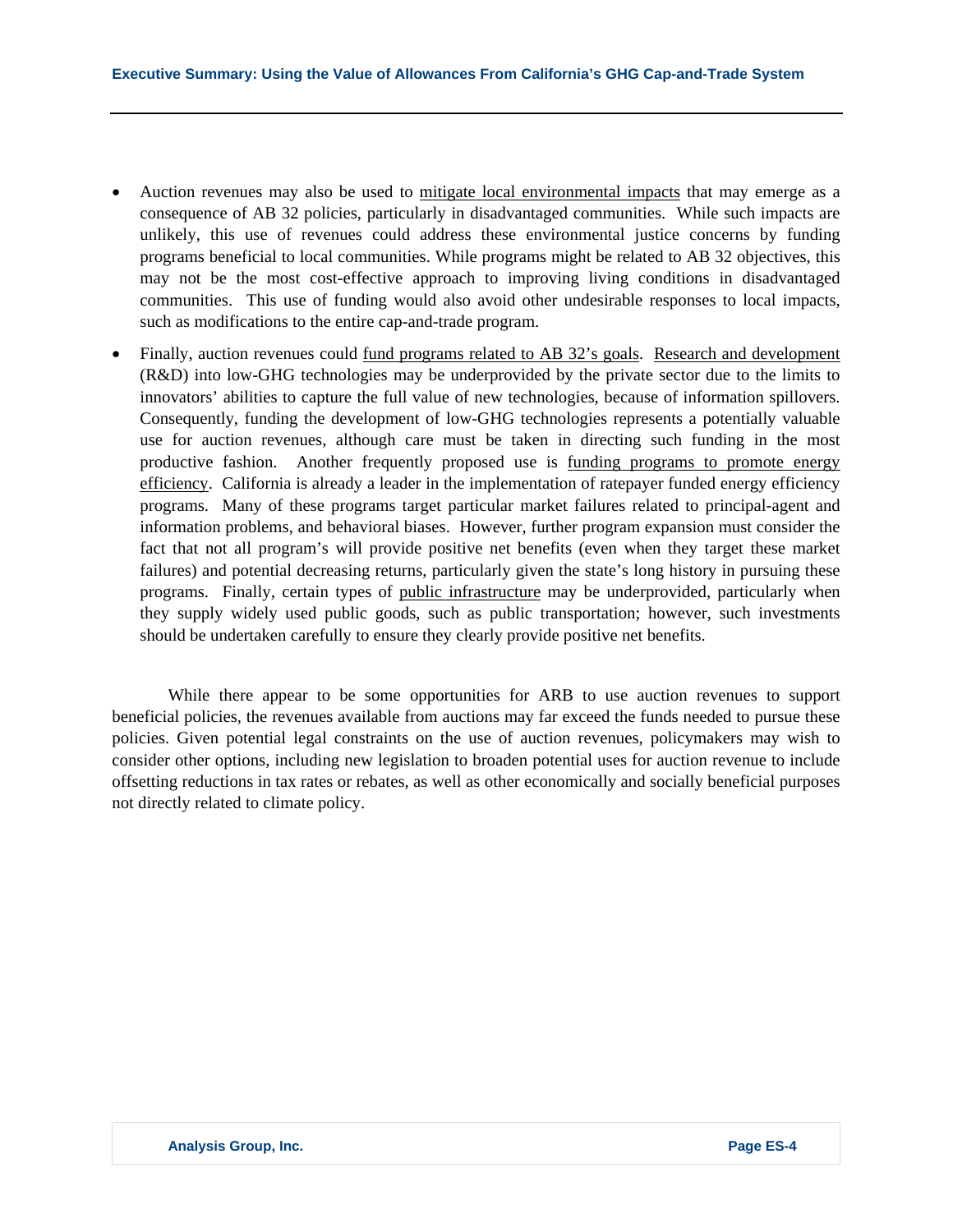## **Using the Value of Allowances From California's GHG Cap-and-Trade System**

# **Todd Schatzki and Robert N. Stavins<sup>2</sup>**

## August 2012

 The GHG cap-and-trade system is a key element of the Scoping Plan designed to reduce California's GHG emissions to 1990 levels by the year 2020 under Assembly Bill 32 (AB 32). To internalize the cost of GHG emissions in consumer and producer decisions, the program creates allowances that become valuable because of their limited supply. An important part of cap-and-trade design is the mechanism used to allocate allowances.

This paper examines the key consequences of these decisions in regard to three evaluation criteria: environmental effectiveness, economic performance, and distribution of impacts. Although the current cap-and-trade rule already includes mechanisms to allocate allowances, it is important to review allocation options, partly because these decisions may be revisited in the future. We begin with an examination of these options. We then consider issues related to alternative uses of revenues derived from the auction of allowances. The State is in the midst of deciding how best to use auction revenue, and these discussions are likely to be undertaken annually, particularly as revenues increase when fuels are added to the cap-and-trade system.

## **1. Options For Initial Allowance Allocation**

There are three basic options for initially distributing cap-and-trade allowances:

- *1. Auction*. A predetermined and fixed quantity of allowances is sold to market participants via auction, with revenue used by the government for designated purposes.
- *2. Fixed Allocation.* A predetermined and fixed quantity of allowances is allocated for free to market participants. The quantity received is typically based on a pre-determined formula that reflects historical operations (for example, emissions) and/or other factors.

 $2^{2}$  Dr. Schatzki is a Vice President at Analysis Group. Stavins is Albert Pratt Professor of Business and Government, John F. Kennedy School of Government, Harvard University; University Fellow, Resources for the Future; and Research Associate, National Bureau of Economic Research. He is an elected Fellow of the Association of Environmental and Resource Economists, was Chairman of the U.S. Environmental Protection Agency's Environmental Economics Advisory Committee, and served as Lead Author of the Second and Third Assessment Reports and Coordinating Leading Author of the Fifth Assessment Report of the Intergovernmental Panel on Climate Change. Institutions listed are for purposes of identification only, implying no endorsement of this work. Support was provided by the Chevron Corporation, but the opinions expressed are exclusively those of the authors. Valuable research assistance was provided by Michael Kincaid. To request further information or provide comments, Dr. Schatzki can be reached at: tschatzki@analysisgroup.com.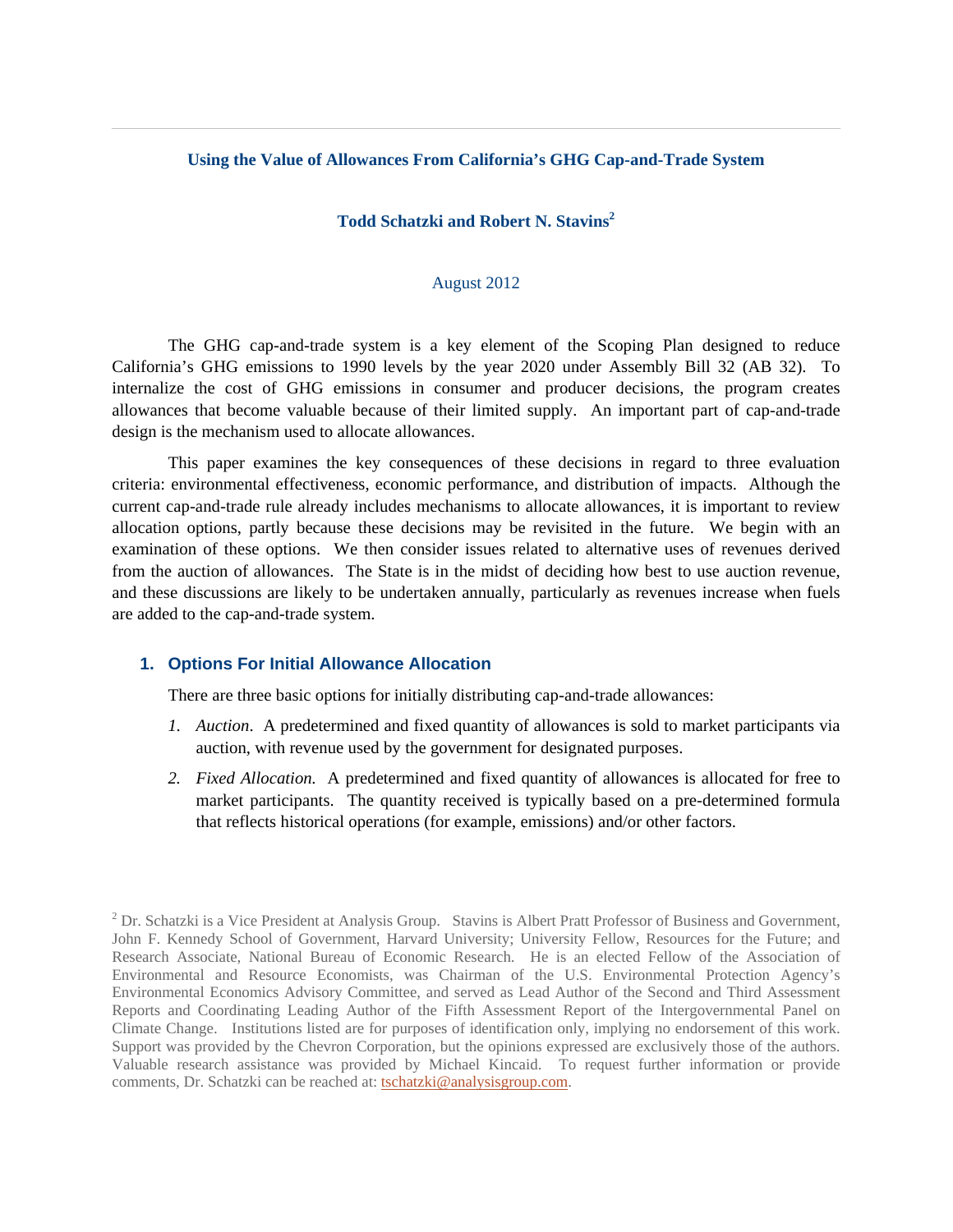*3. Updating Output-Based Allocations*. Allowances are allocated for free to market participants based on a formula that reflects actual production output in a recent period (for example, the prior year.) $3$ 

Cap-and-trade allowances can be allocated based one or a combination of these approaches. Under current rules, allowances for the AB 32 cap-and-trade program will be allocated using a combination of these options:

- 1. Emission-Intensive Trade-Exposed (EITE) industries will receive free allowances through updating output-based allocations. These allocations will be reduced over time for certain industries, depending on their "Leakage Risk Classification."4
- 2. Electric distribution utilities (EDUs) will receive allowances through free fixed, utilityspecific allocations. However, having received the allowances, utilities are then required to sell the allowances in ARB auctions, with revenues then "used exclusively for the benefit of retail ratepayers."<sup>5</sup>
- 3. The remaining allowances will be auctioned in ARB auctions, with revenues going to the State government.

Each of these allocation alternatives has implications for environmental outcomes, economic efficiency, and distribution.

# **a. Environmental Outcomes**

The choice between allocation alternatives does not directly affect environmental performance. Regardless of the choice of allocation method, aggregate emissions are limited by the emissions cap. However, allocation choices may indirectly affect emissions through emissions leakage when the capand-trade program only partially covers competing sources. Emissions leakage arises with partial coverage because economic activity may shift to unregulated sources to avoid regulatory costs. In the context of California's GHG cap-and-trade program, leakage may occur if economic activity shifts from California to neighboring states or other countries to avoid allowance costs. This may occur if California or out-of-state consumers shift purchases to out-of-state producers, or if in-state producers move production out of California.

With an auction or fixed allocation, leakage can be a problem because partial coverage of the capand-trade system places in-state producers at a competitive disadvantage relative to out-of-state producers. Even though fixed allocations may provide producers with free allowances, producers still

 $3$  In principle, an updating allocation could be based on other metrics, such as production inputs or emissions.

<sup>4</sup> CARB, Article 5: California Cap on Greenhouse Gas Emissions and Market-based Compliance Mechanisms, §95870(e), Table 8-1.

<sup>&</sup>lt;sup>5</sup> Publicly owned utilities and cooperatives have the flexibility to retain free allowances to cover emissions from power generation facilities they own instead of offering the allowances into auction. CARB, Article 5: California Cap on Greenhouse Gas Emissions and Market-based Compliance Mechanisms, §95892.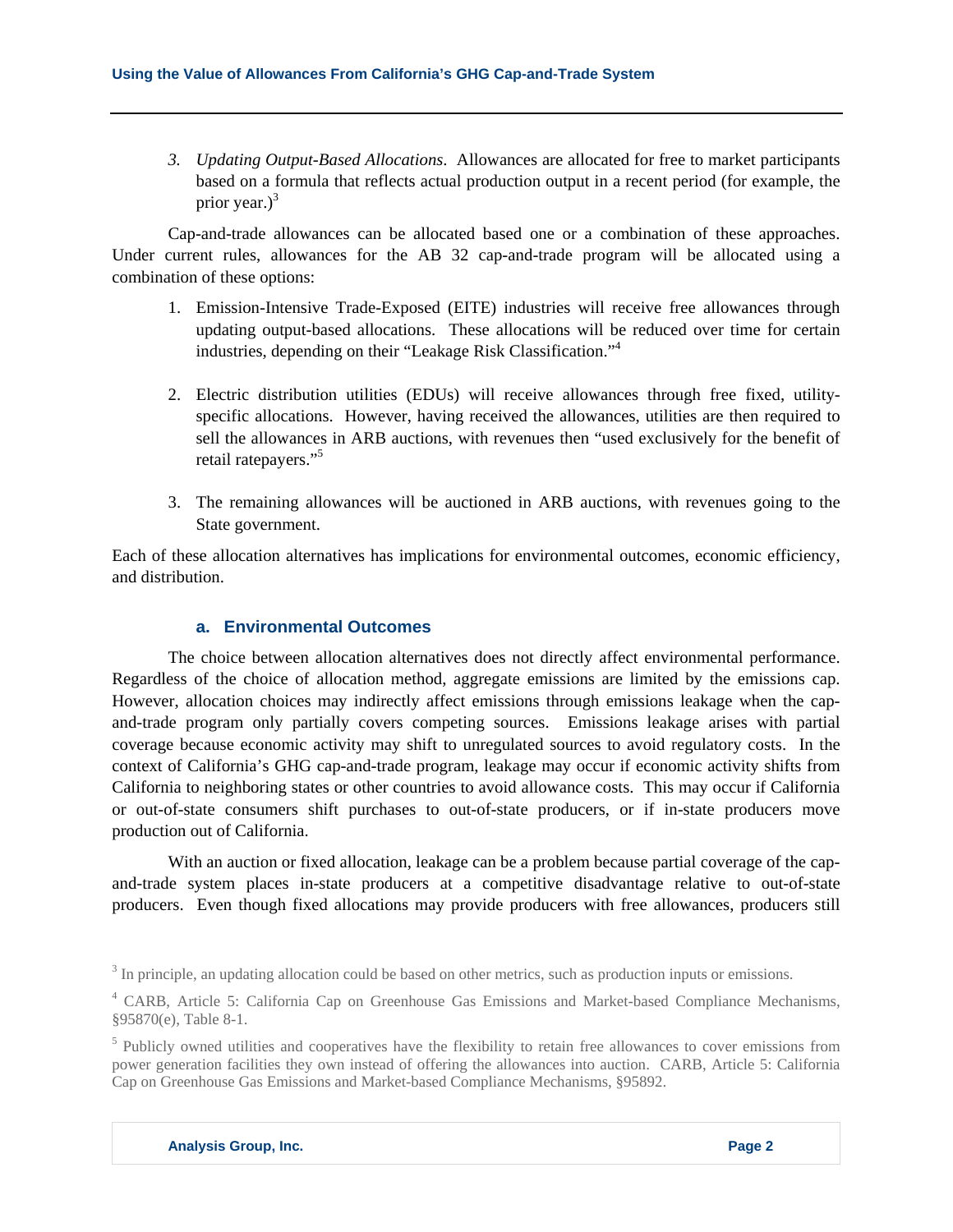have the incentive to shift production out-of-state to avoid incurring abatement or allowance costs (or raise prices to cover such costs.) By contrast, updating output-based allocations can offset this competitive disadvantage – with each additional unit of output, producers receive free allowances that offset their compliance costs. Thus, by offsetting this competitive disadvantage, emission leakage can be reduced or even eliminated.

## **b. Economic Efficiency Outcomes**

The choice among allowance allocation options does not directly affect the cost-effectiveness of actions taken by emission sources to reduce emissions. Under most circumstances, allowance trading provides incentives for the most cost-effective actions to be taken to meet the emissions cap regardless of whether allowances are auctioned or distributed through fixed or updating output-based allocations.<sup>6</sup> However, allowance allocation approach can affect costs indirectly through a number of channels. There are several issues to consider.

One issue is leakage. As described above, implementation of a cap-and-trade system in one region without comparable regulatory commitments in other regions can lead to leakage, in which economic output shifts to the unregulated region where these is no price on GHG emissions. Leakage reduces economic efficiency because it leads to an inefficient geographic distribution of production – that is, output shifts to otherwise less efficient producers or more-distant producers (with higher transportation  $costs)$  simply to avoid carbon costs.<sup>7</sup> Thus, leakage can affect the efficient allocation of production between California and other states. Leakage can occur with either fixed allocations of auctions, but can be mitigated (fully or partially) by updating output-based allocations that are designed to offset the program's impact.

A second issue relates to the effect of updating output-based allocations on economic output from EITE industries receiving allowances. Updating output-based allocations, by eliminating the competitive disadvantage faced by EITE industries, can also reduce consumer's incentives to change their consumption of these industries' outputs. Consequently, emission targets are achieved by greater reliance on reductions in the carbon-intensity of production, which may raise aggregate costs.<sup>8</sup> When cap-andtrade only partially covers competing economic activity, leakage limits the magnitude of this effect; that is, even with fixed allocations or auctioning, out-of-state businesses, which do not face the carbon cost, will support continued consumption of these EITE goods and services by displacing production provided by in-state producers.

<sup>8</sup> Fischer, Carolyn, "Rebating Environmental Policy Revenues: Output-Based Allocations and Tradable Performance Standards," Resources for the Future Discussion Paper 01-22, July 2001.

<sup>&</sup>lt;sup>6</sup> Hahn, Robert W. and Robert N. Stavins, "The Effect of Allowance Allocations on Cap-and-Trade System Performance," *The Journal of Law and Economics* 54(2): S267-S294, November 2011.

 $<sup>7</sup>$  This assumes that the externality being addressed by the regulation is still generated, but in a different location.</sup> This is the case with AB-32. Bernard, Alain, Carolyn Fischer and Alan Fox, "Is There a Rationale for Output-Based Rebating of Environmental Levies?" *Resource and Energy Economics* 29(1): 83-101, May 2007; Fischer, Carolyn and Alan Fox, "On the Scope for Output-Based Rebating in Climate Policy, When Revenue Recycling Isn't Enough (or Isn't Possible),"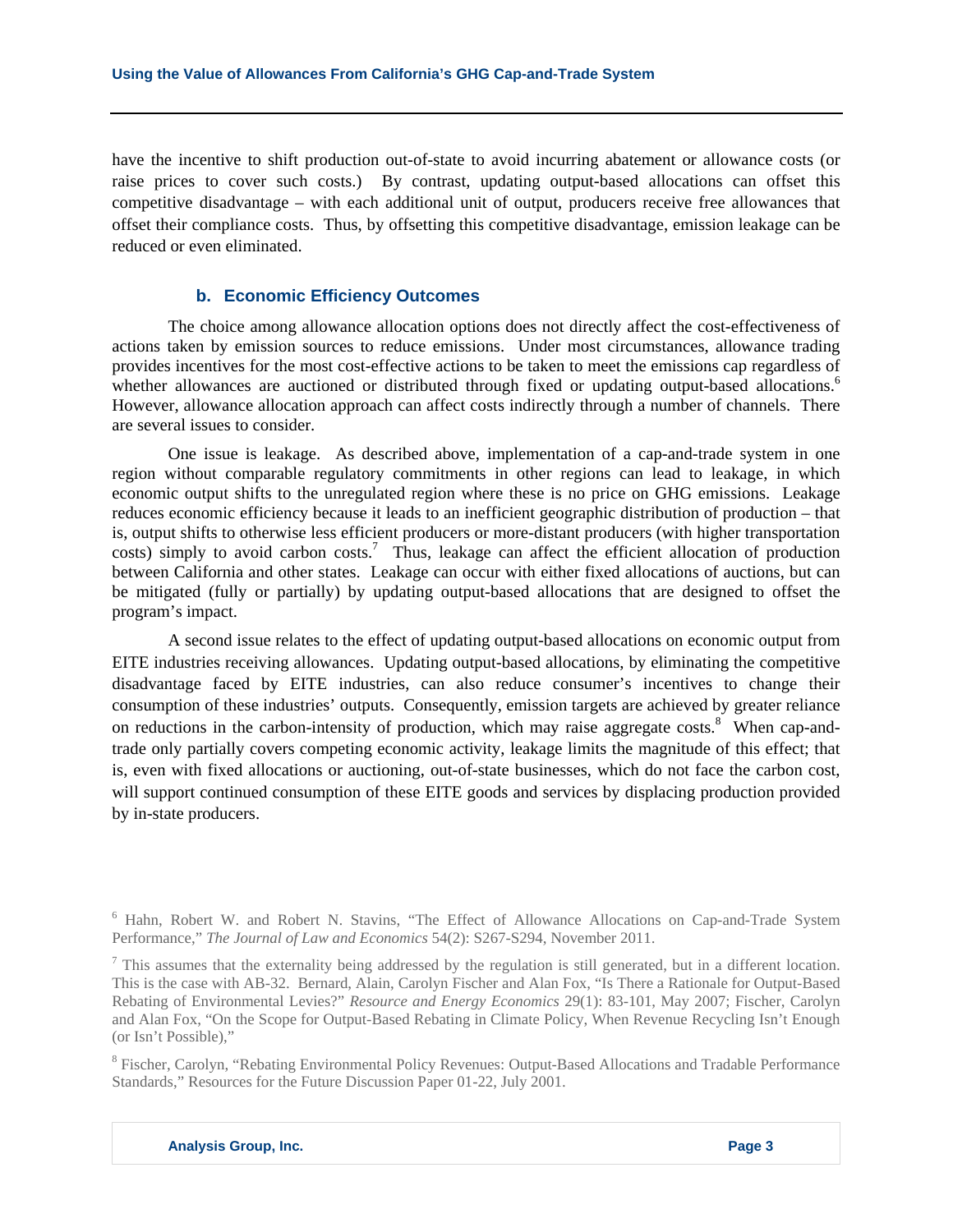Within the context of AB 32, the net impact of these two effects is ambiguous and likely varies across industries depending on their particular supply and demand characteristics. However, in this context, it is important to consider the impact of other elements of the AB 32 Scoping Plan. In particular, for industries targeted by AB 32 complementary policies (primarily the energy and transportation sectors), these additional policies may lead to price increases that offset (or more than offset) any reductions in product prices arising from updating output-based allocations.<sup>9</sup>

**Figure 1** considers the Low Carbon Fuel Standard (LCFS), which is likely to raise transportation fuel costs by mandating fuel substitution to achieve reductions in the carbon intensity of fuels. **Figure 1** compares estimates of changes in energy prices arising from the LCFS with price increases from cap-andtrade; cap-and-trade price changes assuming 100% pass-through of allowances prices to consumers, although actual pass-through would be less in the presence of leakage. The figure illustrates that, while updating output-based allocations to the refinery sector may limit the pass-through of allowance costs associated with refinery process emissions into fuel prices, the LCFS may lead to fuel price increase that more than compensate for this effect.

Similarly, the Renewable Portfolio Standard (RPS) may raise electricity rates by requiring a larger share of power to be supplied by renewable energy. One consideration in on-going debates regarding how to use the revenues from auctioning of EDU allowances is the implications of alternative uses for consumers' incentives to reduce their electricity use. Fixed rebates could preserve incentives created by cap-and-trade, while reductions in rates would surely reduce those incentives.

**Figures 2 and 3** compare the average rate impacts of the RPS with cap-and-trade impacts, assuming full pass-through in rates; **Figure 2** estimates RPS benefits against a baseline in which all growth in future demand is met through natural-gas fired generation, while **Figure 3** assumes a baseline in which the 20% RPS is met, which requires some additional renewable capacity before 2020. These figures illustrate that the RPS has rate impacts of the same order of magnitude as cap-and-trade. Accounting for the impact of other electricity sector programs, such as policies to expand combined heat and power (CHP), suggests that the rate impact of complementary policies could be much greater than that arising from cap-and-trade alone.

Finally, one other important issue relates to how auction revenues would be used, if the government auctions a portion of allowances. Some uses will be more efficient than others, and these uses may be more or less efficient than returning allowance value to tax payers or business. In particular, choices between whether the government "recycles" revenue through tax rate reductions that make the program revenue neutral, or use the auction revenues to fund new activities, will have important consequences for economic efficiency. These alternative uses of auction revenue are discussed later in the paper.

<sup>&</sup>lt;sup>9</sup> Of course, present energy prices may reflect other distortions (for example, non-carbon emission impacts and energy taxes), such that the level of energy use is above or below socially optimal levels. Greenstone, Michael and Adam Looney, "Paying Too Much for Energy? The True Cost of Our Energy Choices," *Dædalus* 141(2):10-30, Spring 2012; National Research Council, "Hidden Costs of Energy: Unpriced Consequences of Energy Production and Use," October 2009.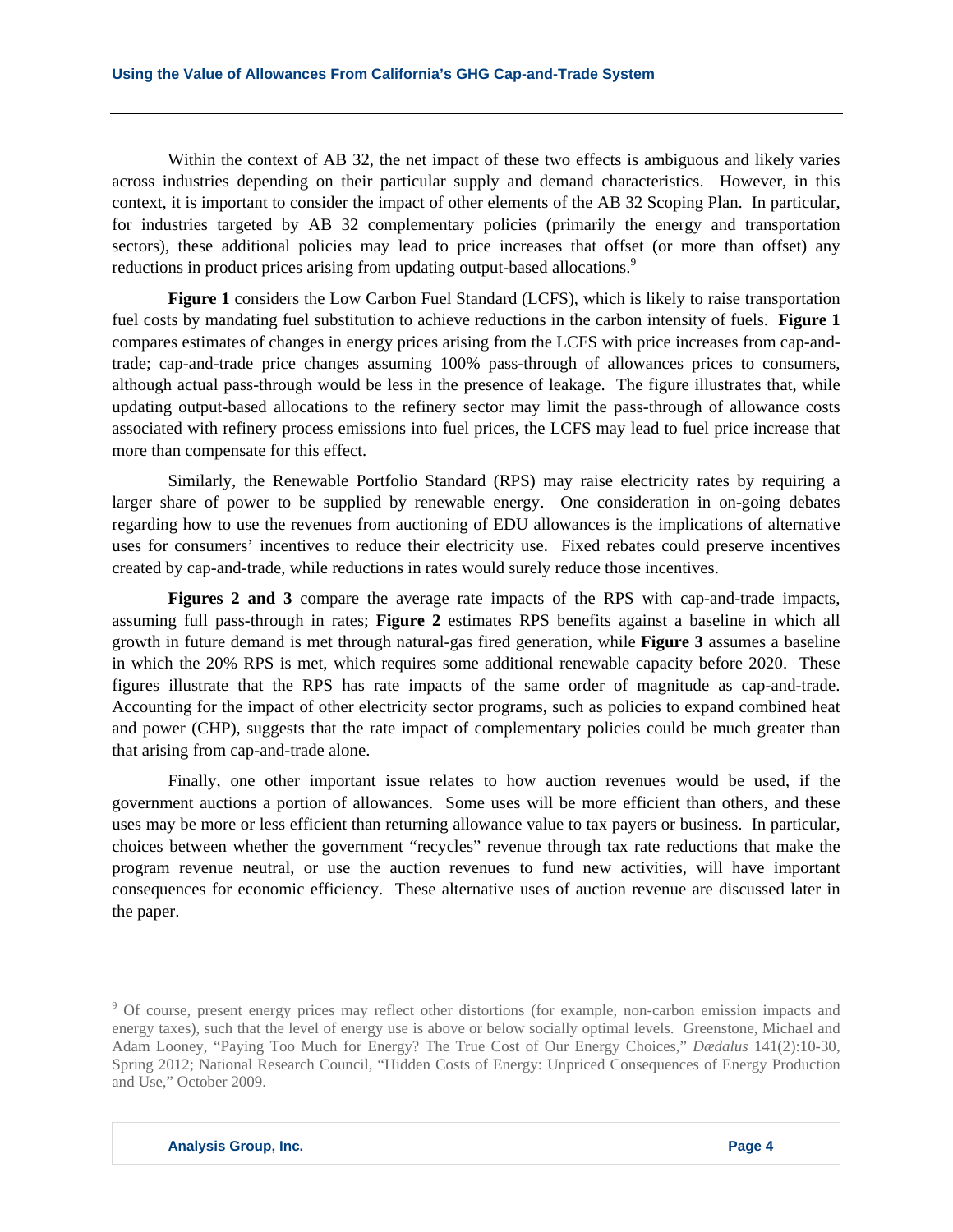#### **c. Distributional Outcomes**

Independent of these effects on economic efficiency, the distributional consequences of the capand-trade program will vary across allocation alternatives. With auctions, there are two primary effects. First, auctions are a transfer of wealth from the consumers and businesses to the public sector. The eventual distribution impact will depend on the particular uses for auction revenue chosen by policymakers, and who directly (and/or indirectly) benefits from those uses. Second, in-state economic activity will adjust as consumers shift away from carbon-intensive goods and services and as output from in-state producers shifts to out-of-state producers, not subject to cap-and-trade. These adjustments will result in some losses to labor and to business owners (including shareholders) in adversely affected industries, while some less GHG-intensive industries may benefit.

Fixed allocations – whether via auction or free allocation -- will result in similar effects, because the economy-wide impact of cap-and-trade remains the same under the two policies. However, there are very important differences. First, with auctions, there is a transfer of wealth in the form of auction revenue from the private sector to the public sector. With free allocations, the allowance recipients retain their full value.<sup>10</sup> Because these allocations are a pre-determined "lump sum", they are, in effect, a onetime wealth transfer that does not affect subsequent incentives. Second, with auctions, economic benefits go to those benefiting from particular auction revenue uses.

On the other hand, updating output-based allocations have qualitatively different distributional consequences. These represent a production subsidy to affected firms. And because allowance value is used to avoid impacts due to leakage effects, the economy-wide impacts of the cap-and-trade system will not include adjustments for substitution of out-of-state for in-state production. Thus, labor and business owners in these industries will be less affected by cap-and-trade than they would be under fixed allocations or auctions.

# **2. Uses of AB 32 Auction Revenues**

Under current rules, all allowances remaining after free allocations to EDU's and EITE industries will be auctioned, with revenues retained by California's state government. Because the magnitude of revenues will be great, particularly when fuels are brought under the cap, there is considerable debate about how these revenues should be used.

#### **a. Anticipated Level of Auction Revenues**

**Figure 4** illustrates the distribution of allowance value among EDU's (on behalf of customers), EITE industries, and government. While government auction revenues will be about \$1 billion annually before fuels are placed under the cap, they will increase to over \$6 billion after fuels are added, based on

<sup>&</sup>lt;sup>10</sup> Free allowances to regulated utilities present a special case because regulators can account for their value when determining rates the utilities are permitted to charge.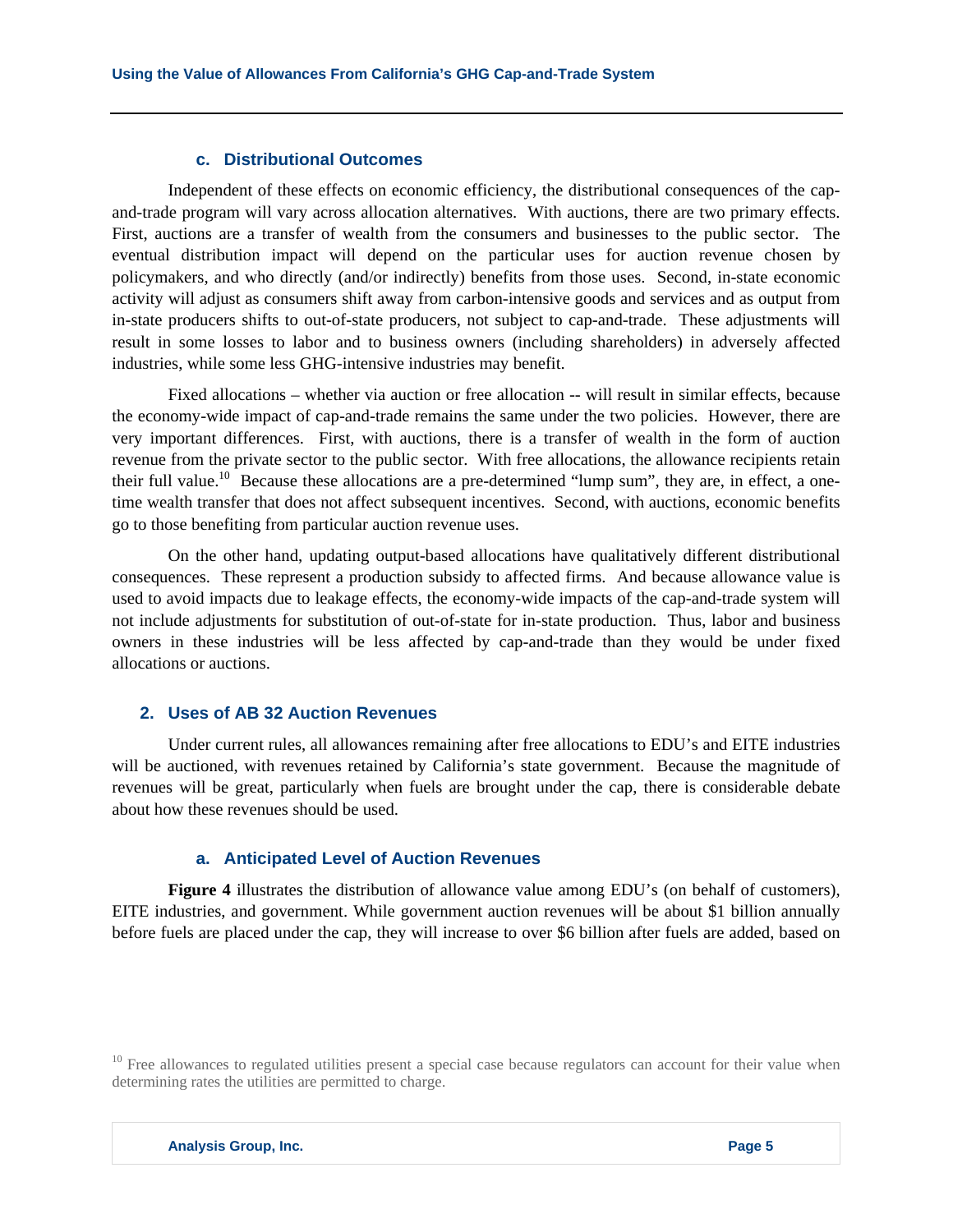current prices.11 However, there is substantial uncertainty about future market prices. **Figure 5** illustrates how these revenues will vary under different assumptions. If allowances remain at the price floor (\$10 per MTCO2e in 2013), the revenues will be \$3.1 billion in 2020; however, if allowances rise to trigger prices for the  $1<sup>st</sup>$  tier of the Allowance Reserve by 2020 (\$64 per MTCO2e assuming 2 percent inflation), revenues would be over \$12 billion in 2020.





Note: Assumes (1) allowance price of \$20 per MTCO2e in 2012, rising at 8% annually, (2) advanced auction of future year allowances beyond 2020; (3) industry allocations reflect 2008 emissions with no adjustment for economic growth.

These revenues are potentially substantial relative to California's overall fiscal budget. The Governor's proposed budget for 2012-13 was \$137 billion.<sup>12</sup> Thus, assuming modest growth in the state's budget, auction revenues could be more than 5 percent of the entire budget under many allowance markets outcomes.

<sup>&</sup>lt;sup>11</sup> These estimates assume an allowance price of \$20 per MTCO2e in 2012, escalating at 8% annually. Note that auctions will include both government allowances and allowances allocated to IOUs, with the revenues used on behalf of their customers.

<sup>&</sup>lt;sup>12</sup> Public Policy Institute of California, "California State Budget: The Governor's Proposal," January 2012.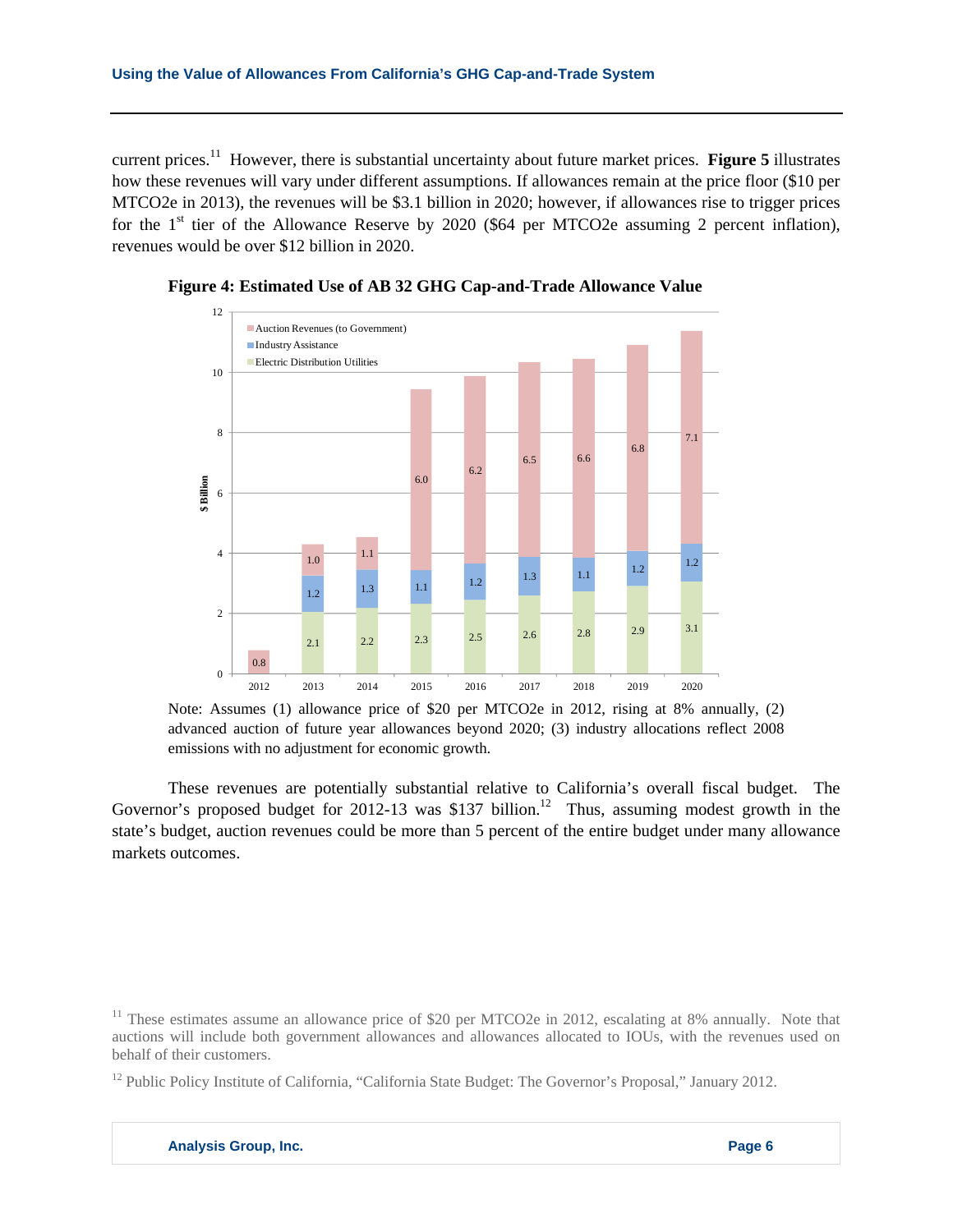

**Figure 5: Estimated Use of AB 32 GHG Cap-and-Trade Allowance Value,** 

## **b. Considerations for Use of Auction Revenue**

From an economic and policy standpoint, the scope of government activity should be premised on a wide range of potential social objectives, as well as determination of whether there are policies that can meet those objectives with positive net benefits. In this context, benefits may be broadly construed to reflect many underlying values and objectives; for example, policies may be designed to address market failures, such as funding agencies that regulate environmental externalities or supply public goods (for example, transportation infrastructure, recreational spaces, and fire protection); policies may be designed to provide social insurance, including income support programs (Social Security and welfare programs) and medical care (Medicaid and Medicare); and agencies may be funded to enforce laws.

In principle, the policies chosen to pursue these goals should be those that provide the greatest net benefits (benefits minus costs). Costs reflect not only the resource costs of implementing policies, but other consequences of raising tax revenues from citizens and corporations, such as distortions introduced through raising revenues (for example, income taxes that discourage earning income), and public investment crowding out private investment. Decisions about which policies and programs are pursued should reflect the merits of those programs, not simply the availability of funds. In particular, the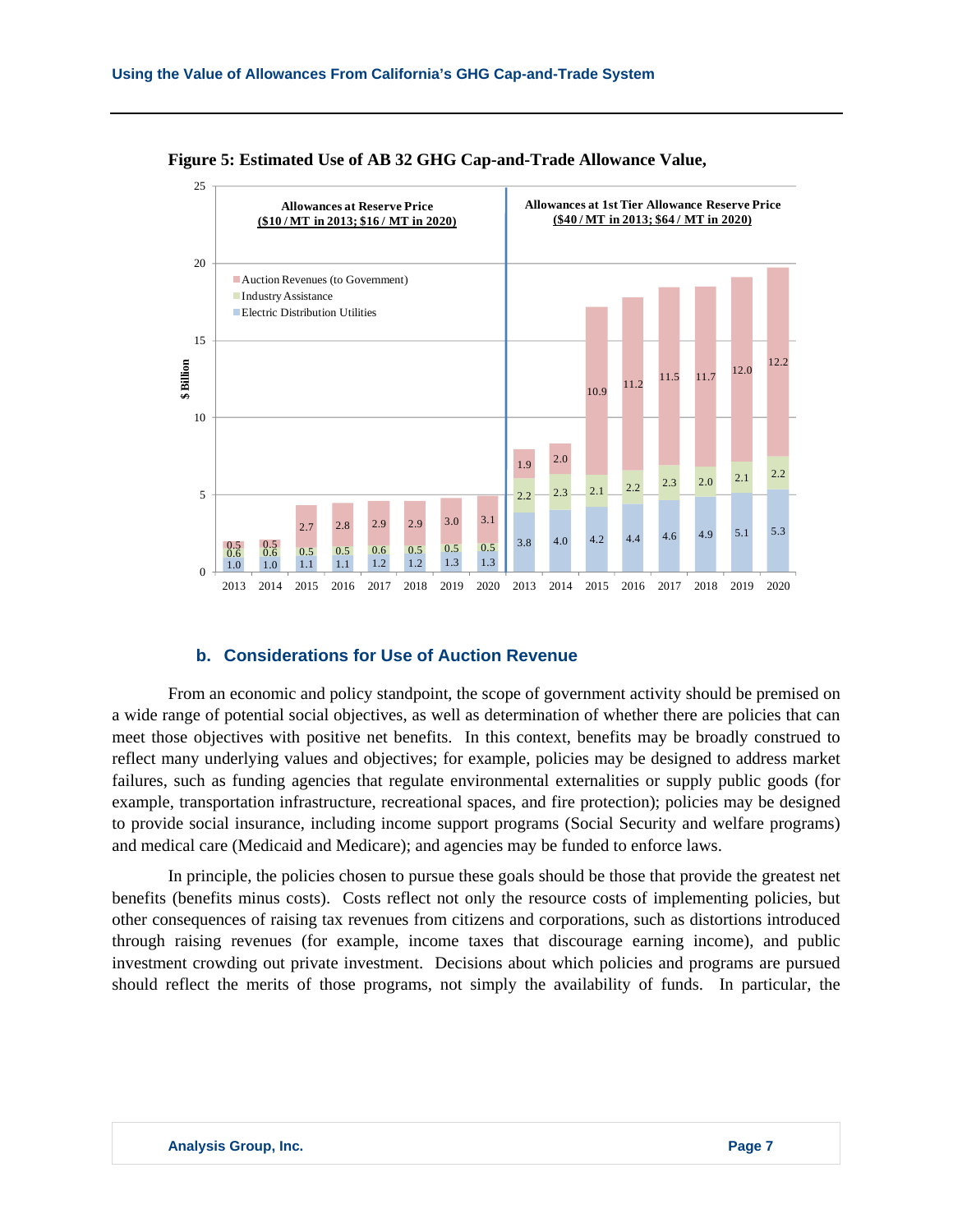availability of new revenue should not be viewed as an opportunity to undertake new activities that were not previously justified based on their merits.<sup>13</sup>

Along with these economic and policy considerations, legal constraints may pose practical limits on the use of funds in particular circumstances. In the context of AB 32, there is widespread agreement that legal considerations are an important factor affecting the choice of options for auction revenue use. Prior voter propositions (Proposition 13 as modified by Proposition 26) and judicial interpretations of those propositions (the *Sinclair Paint* ruling) may create legal limits on certain uses of auction revenues.<sup>14</sup> Due to these legal considerations, certain revenue uses face the risk that they will be legally challenged and subsequently ruled invalid.

At issue is whether auction revenues are a tax "enacted for the purpose of increasing revenues" or a "regulatory fee."15 If the auction were considered a tax, it would be invalid, because AB 32 did not receive two-thirds approval, a requirement for a "tax" under Proposition 13. However, auction revenues can be considered a regulatory fee and not a tax under certain conditions, including that the funds be used to mitigate adverse affects targeted by the legislation. In the case of AB 32, revenues would need to be used to support the goals of mitigating climate change.

Consequently, revenue uses that support AB 32 as a primary goal are generally viewed as facing a lower legal risk.<sup>16</sup> These activities could include programs that support energy efficiency, renewable energy, advanced technology vehicles, and financial support for integrated land use, housing, and transportation planning under the Sustainable Communities and Climate Protection Act of 2008 (SB 375). Funding programs that support other policy goals, but achieve climate policy goals as a secondary purpose (for example, high speed rail) would face a greater legal risk. Rebates to taxpayers or reductions in marginal tax rates would face the greatest legal risk.

While the *Sinclair Paint* ruling makes the nexus between the purpose for collecting revenues and the use of revenues legally relevant, this legal nexus does not necessary make for good public policy, at least from an economic perspective. As discussed earlier, policies should be selected based on the merits, not because there are revenues that need to be used. Moreover, in light of the many policies undertaken as a part of the AB 32 Scoping Plan, use of auction revenues to support emission reductions may be utterly redundant. As we discuss in another white paper, such redundancies in the context of quantitybased policies, such as the cap-and-trade program, may create no additional environmental benefits, while

<sup>&</sup>lt;sup>13</sup> Revenues available to fund socially desirable programs may vary over time, given changes in the underlying social cost of funds.

<sup>&</sup>lt;sup>14</sup> Lambe, Deborah, Daniel Farber, "California's Cap-and-Trade Auction Proceeds: Taxes, Fees, or Something Else?" Berkeley Law, Center for Law, Energy & the Environment, May 2012.

<sup>&</sup>lt;sup>15</sup> This distinction was made in the *Sinclair Paint* ruling, which interpreted requirements under Proposition 13.

<sup>&</sup>lt;sup>16</sup> Taylor, Mac, "The 2012-13 Budget: Cap-and-Trade Auction Revenues," California Legislative Analyst's Office, February 16, 2013: Horowitz, Cara, et al., "Spending California's Cap-and-Trade Auction Revenue: Understanding the *Sinclair Paint* Risk spectrum," March 2012; Lambe, Deborah, Daniel Farber, "California's Cap-and-Trade Auction Proceeds: Taxes, Fees, or Something Else?" Berkeley Law, Center for Law, Energy & the Environment, May 2012.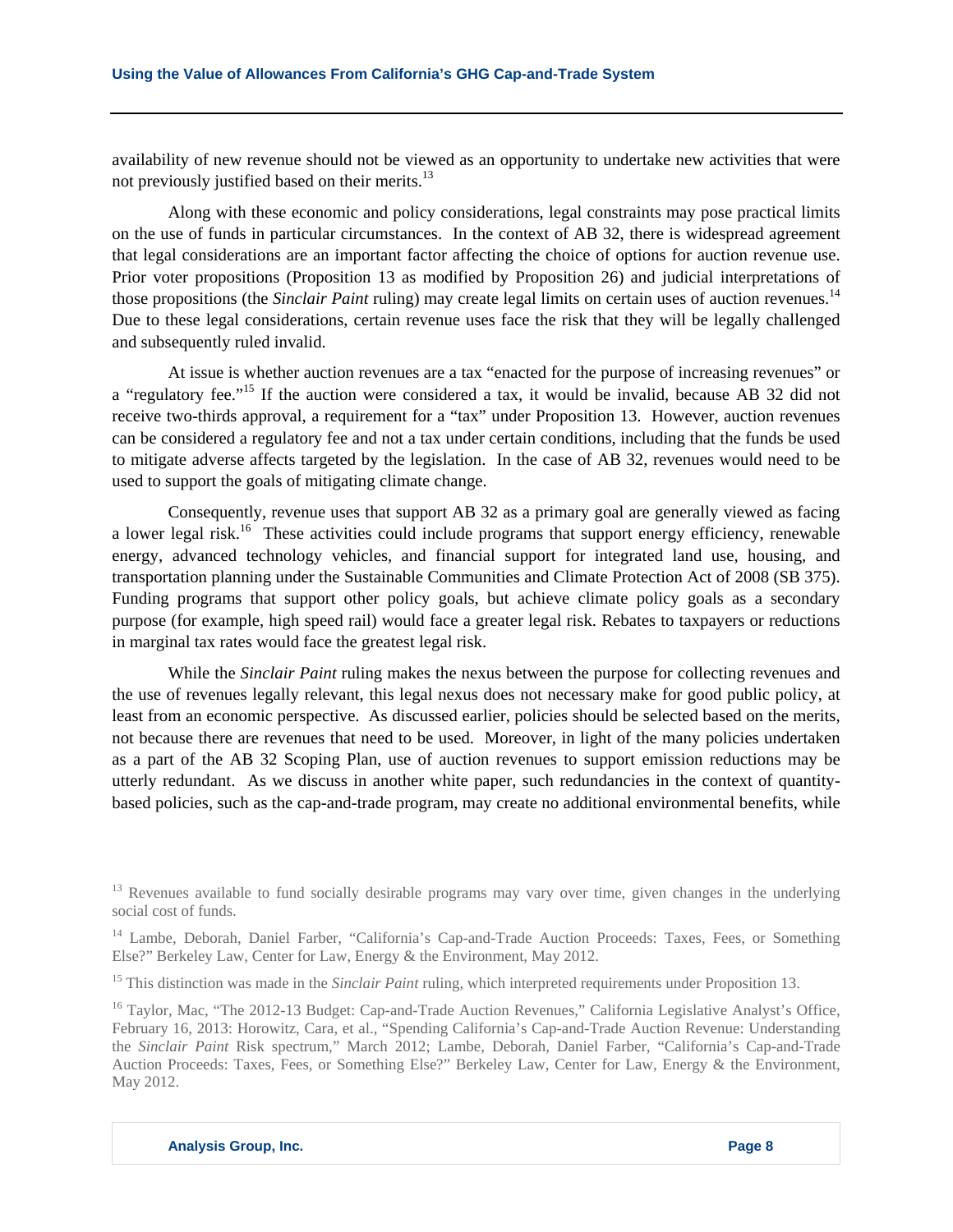raising the cost of achieving AB 32 goals. We return to this issue below when discussing particular uses of auction revenues.

# **c. Proposals Under Consideration**

Within the context of policy debates and stakeholder discussions, a large number of proposals have been made for potential use of revenue. These can be considered within several categories.

# **Fiscal Options, including Marginal Tax Rate Reductions, Tax Rebates, and Supplements to General Funds**

There are strong economic arguments to use auction revenues to offset other taxes, so that the cap-and-trade auction is revenue-neutral. When auction revenues are used to reduce *marginal* taxes, such as personal or corporate income taxes, or capital gains taxes, this can reduce tax distortions that provide disincentives to work or invest. By reducing such distortions, economic output increases, thus partially offsetting the costs of the cap-and-trade program. In effect, reducing these distortionary taxes would enhance economy-wide efficiency by shifting taxes from distortionary taxes on desirable activities (labor and investment) to Pigouvian taxes on environmental "bads."<sup>17</sup>

This approach has been implemented in British Columbia, where a revenue-neutral carbon tax is implemented by combining an increasing carbon tax with annual tax adjustments based on actual tax revenues to achieve revenue neutrality. These adjustments have reduced distortionary taxes, including personal income taxes,  $^{18}$  corporate income taxes,  $^{19}$  and industrial property taxes.<sup>20</sup>

Within the context of California's on-going budgetary problems, auction revenues have also been proposed as a source of funds to help fill persistent budget gaps. Used in this way, auction revenues could help avoid some combination of new taxes and cuts in government activity that would be needed to close budget gaps. $^{21}$ 

Another alternative is to recycle auction revenues to taxpayers through fixed ("lump sum") rebates. Because fixed rebates do not affect individual's (marginal) decisions to work or invest, this option does not create the same economic benefits as using revenues to reduce distortionary taxes (tax rates).

<sup>17</sup> Goulder, Lawrence H., ed. *Environmental Policy Making in Economies with Prior Tax Distortions*, Northampton, MA: Edward Elgar, 2002.

<sup>&</sup>lt;sup>18</sup> Personal income tax rates were reduced from 5.35% to 5.06% for the lowest bracket (\$0 to \$37,013), and from 8.15% to 7.70% for the next lowest bracket (\$37,013 to \$74.028).

<sup>&</sup>lt;sup>19</sup> Corporate income taxes were reduced from 12% prior to the program to 11% in 2008, 10.5% in 2010 and 10% in 2011. Corporate income taxes to small business were reduced from 4.5% to 2.5% in 2008, and the threshold for the small-business tax rate was raised from \$400,000 to \$500,000.

 $20$  An Industrial Property Tax Credit was implemented to reduce the portion of property taxes collected for schools by 60% for industrial users.

 $21$  In this context, the economic benefits depend upon whether, on the margin, the auction revenues are avoiding tax increases or avoiding spending cuts (and the particular benefits provided by that spending.)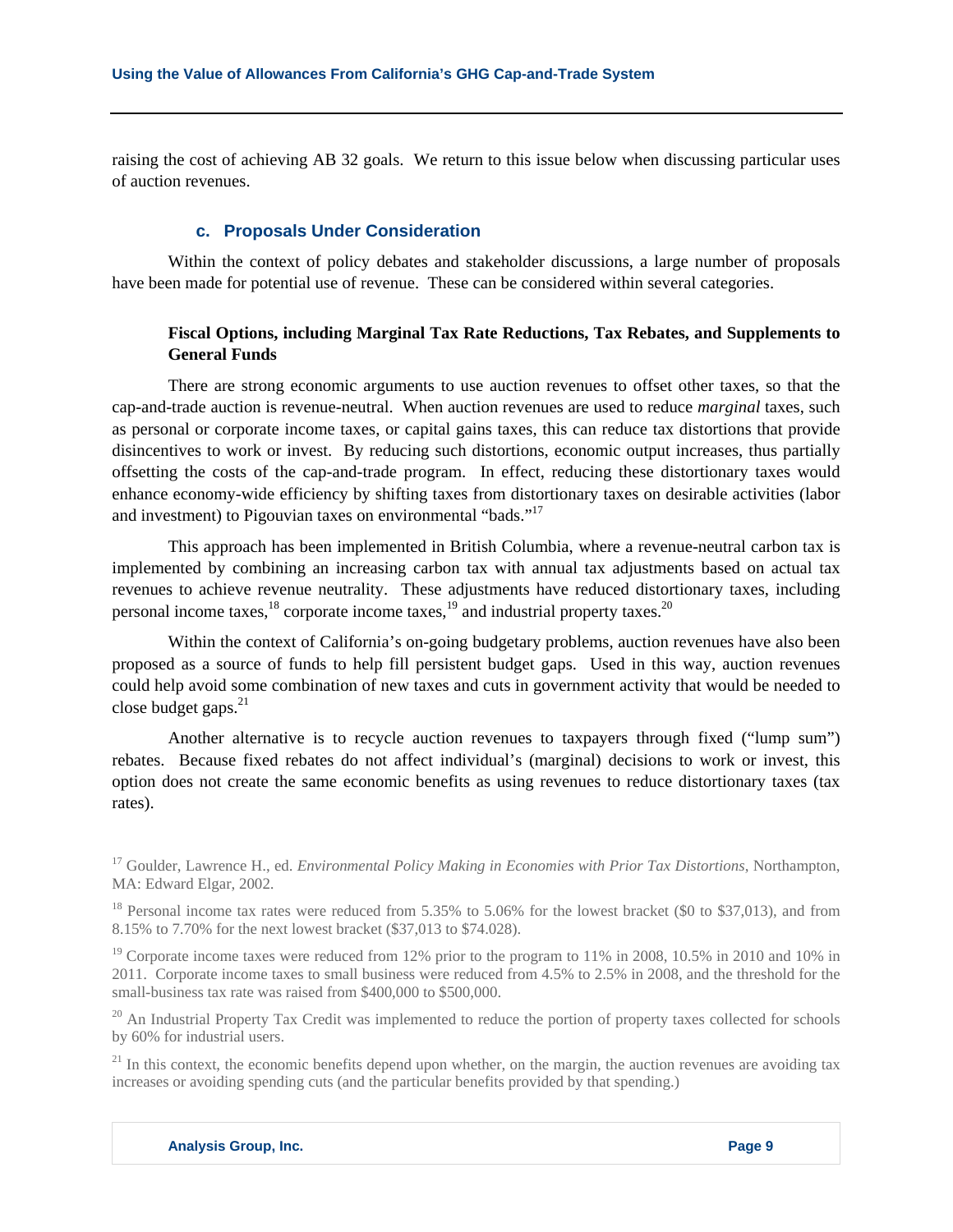#### **Mitigating Emissions and Economic Leakage**

Allowance value can be used to offset some or all of the cost disadvantage faced by California businesses as a result of the cap-and-trade system that leads to emissions and economic leakage. As discussed earlier, updating output-based allocations to EITE industries can mitigate such leakage. Current rules provide "industry assistance" to EITE industries in California through this approach.

Assistance starts at 100% of expected emissions in the First Compliance Period, less a 10% reduction to reflect "best practices" or a '"best in class" facility and a 2% reduction to reflect the declining cap. However, this assistance will decline over time depending on how ARB assesses each industry's "Leakage Risk", which, in principle, reflects multiple factors including their emission intensity and trade exposure. Table 6 reports the percent of full allocation provided to industry for each year and on average for each compliance period. By the Third Compliance Period, assistance declines to 84% or 78% for industries ARB determines have High Leakage Risk,<sup>22</sup> 39% for industries with Medium Leakage Risk, and 23% for industries with Low Leakage Risk.<sup>23</sup>

|                                      | <b>Leakage Risk Category</b> |             |        |     |  |
|--------------------------------------|------------------------------|-------------|--------|-----|--|
|                                      | High                         | <b>High</b> |        |     |  |
| Year                                 | $(> 50\%)$                   | (Other)     | Medium | Low |  |
| 2013                                 | 88%                          | 88%         | 88%    | 88% |  |
| 2014                                 | 88%                          | 87%         | 87%    | 87% |  |
| 2015                                 | 87%                          | 85%         | 64%    | 42% |  |
| 2016                                 | 87%                          | 83%         | 62%    | 42% |  |
| 2017                                 | 86%                          | 82%         | 61%    | 41% |  |
| 2018                                 | 85%                          | 80%         | 40%    | 24% |  |
| 2019                                 | 84%                          | 78%         | 39%    | 23% |  |
| 2020                                 | 83%                          | 77%         | 38%    | 23% |  |
| <b>Average, by Compliance Period</b> |                              |             |        |     |  |
| 1st (2013-2014)                      | 88%                          | 87%         | 87%    | 87% |  |
| 2nd (2015-2017)                      | 87%                          | 83%         | 62%    | 42% |  |
| 3nd (2018-2020)                      | 84%                          | 78%         | 39%    | 23% |  |

**Table 6. Updating Output-based Allocations to Energy-Intensive Trade-Exposed Industry (Percent of Full Allocation)** 

Note: Percent of full allocation reflects the actual allocation relative to an allocation reflecting industries' historical average industry emission rate (that is, the industry benchmark.) Adjustments from the full allocation are made to reflect:

 $22$  The level of assistance is higher for three high-emission industries: cement, lime and nitrogenous fertilizer manufacturing.

 $23$  These estimates of assistance reflect the industry assistance factor, cap adjustment factor and a benchmark set at 90% of historic emissions rate. CARB, Article 5: California Cap on Greenhouse Gas Emissions and Market-based Compliance Mechanisms, §95891.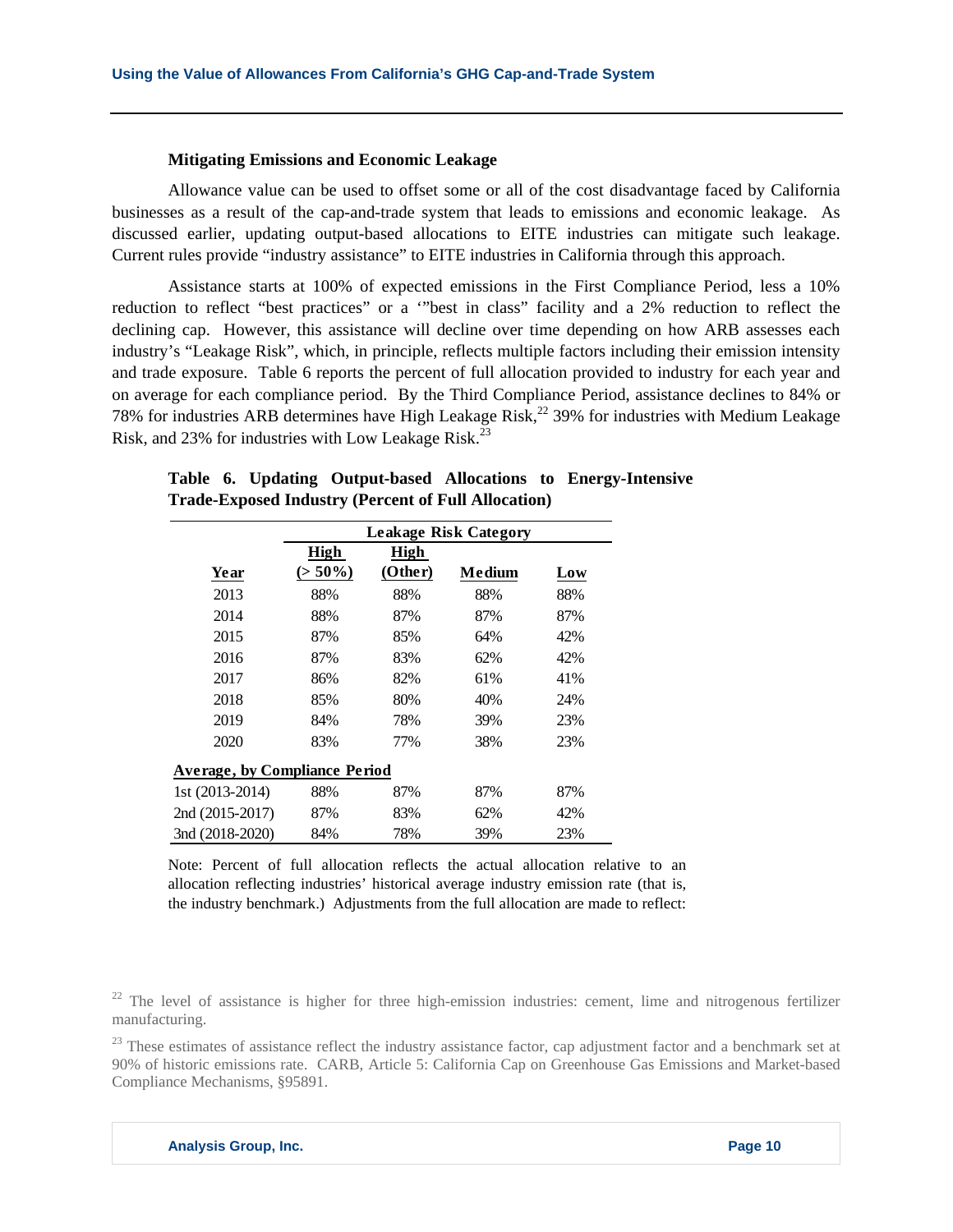a best-practices industry benchmark, the declining cap, and declining assistance to industries with lower "leakage risk".

The economic motivation for reducing the magnitude of the free updating output-based allocations is unclear. While ARB has proposed to phase out allocations for industry assistance, absent policy or other specific changes outside of California, the economic conditions that call for the use of updating output-based allocations to mitigate the effects of leakage will not change over time. Of course, if other states and countries adopt climate policies, such as cap-and-trade, then allocations for industry assistance would be less necessary; however, if this does not occur, particularly as California enters the Second and Third Compliance Periods of the cap-and-trade program, regulators may want to revisit these issues.

## **Mitigating Impacts on Disadvantaged Communities**

Throughout the development of AB 32 policies, significant attention has been given to issues related to adverse environmental conditions in disadvantaged communities. These "environmental justice" issues have included: whether AB 32 policies will worsen environmental conditions in these communities, and, if so, how to mitigate such impacts; and whether to use AB 32 policies to improve environmental conditions in disadvantaged communities.

Environmental justice issues are legitimate and important concerns for California's policy makers, and ARB has wisely avoided adoption of policies aimed at addressing these concerns that would have simultaneously undermined the effective and efficient operation of AB 32 policies, particularly the cap-and-trade program. In lieu of such modifications, some have proposed to use auction revenues to address environmental justice concerns. Revenues could be used to help improve living conditions in disadvantaged communities; such improvements could target adverse environmental conditions, help manage household energy use (and expenses) in disadvantaged households, or provide other community services (for example, education and health care.) Some – but not all -- of these uses would likely face a lower legal risk due to a clearer nexus with AB 32 climate change objectives, although such uses may not be the most cost-effective approach for improving living conditions in disadvantaged communities.

Revenues may also be used to mitigate environmental impacts that may emerge as a consequence of AB 32 policies. While AB 32 policies are expected to improve air quality throughout California by reducing co-pollutant emissions, the possibility remains (however unlikely) that some communities may experience an adverse effect. Within the context of the cap-and-trade program, ARB has proposed to manage this risk through "adaptive management." Under adaptive management, ARB would gather information about local air quality, assess whether adverse outcomes have occurred as a result of the program, and develop mitigation plans in the event that such adverse outcomes occur.<sup>24</sup> If ARB finds

<sup>&</sup>lt;sup>24</sup> ARB appears to recognize that determining that the cap-and-trade program caused increases in localized air emissions will be very challenging. The Rule notes that:

While the program provides flexibility that could allow increased production due to economic growth, such increases would not be caused by the cap-and-trade program. Only in very limited circumstances would a localized emissions increase be the actual result of the incentives created by the cap-and-trade program – e.g. shifting of production within a company from an inefficient facility with higher compliance costs to a more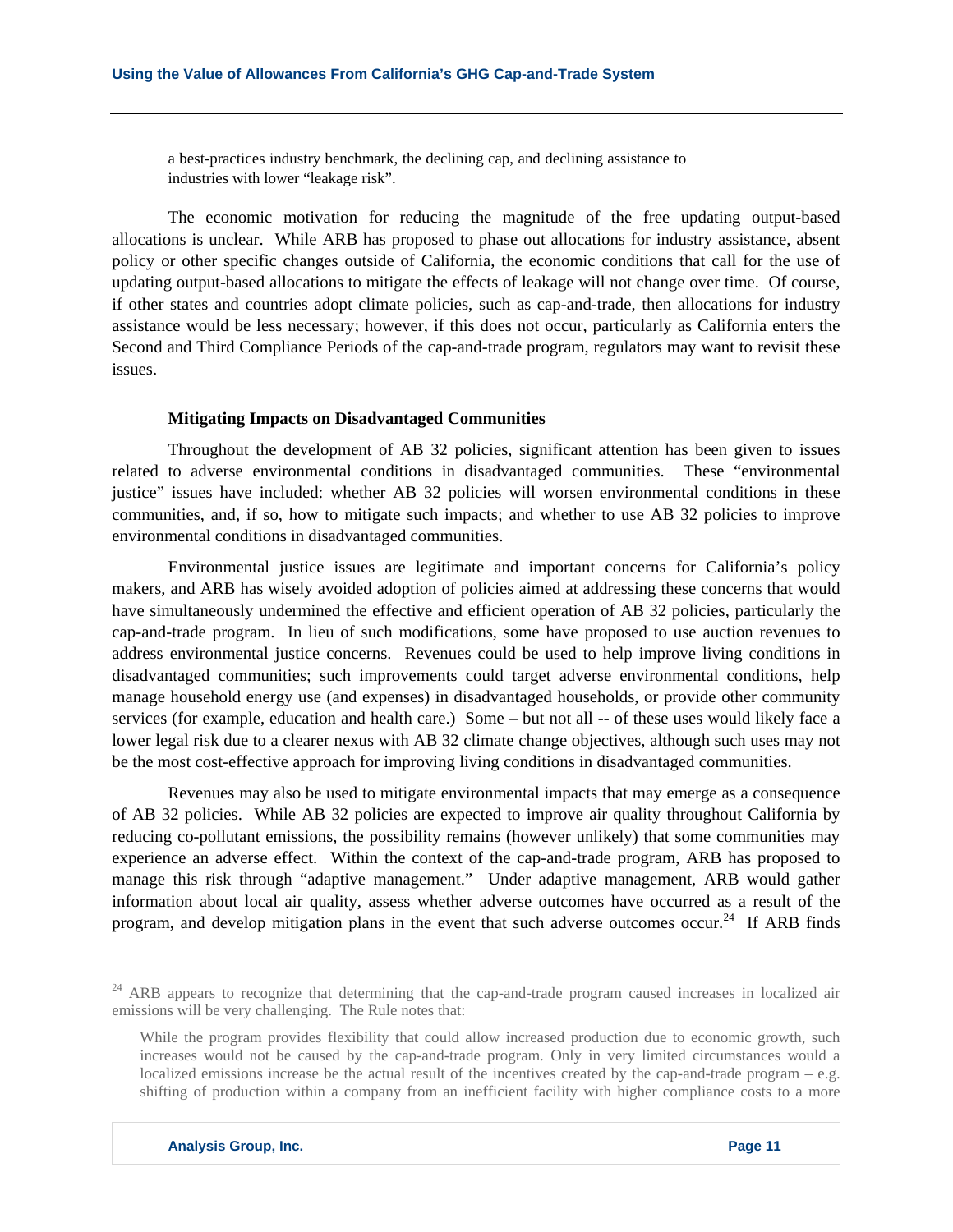deterioration in local air quality due to the cap-and-trade program, it has stated that potential responses could include: "the adoption of additional regulatory requirements, using funds obtained from the sale of allowances to support local mitigation projects, coordination with other agencies to provide additional incentives for energy efficiency or other emission reduction activities within the community, or modifications to the Regulation."<sup>25</sup> Some of these options create potential problems.

ARB suggests that it may adopt "additional regulatory requirements" as a response to changes in environmental conditions in particular communities. This raises several issues. First, it is important to keep in mind that all new and existing facilities will need to comply with existing environmental regulations of criteria air pollutants, irrespective of AB 32 policies. Thus, the existing regulatory framework is designed to create limitations on activities that degrade environmental conditions. Second, this traditional regulatory framework aims to achieve certain standards for environmental conditions, rather than focusing on changes from pre-existing conditions. Thus, while regulation aiming to achieve and maintain certain standards or conditions may be justified, imposing additional regulatory requirements in response to selective changes in environmental conditions could lead to arbitrary differences in regulatory standards across the state.

Modifications to the cap-and-trade regulation affecting the entire state for the purpose of addressing isolated circumstances in particular communities would be exceptionally imprudent. ARB has avoided adopting proposals, such as facility-level GHG emission limits, that would have limited effectiveness at addressing local environmental conditions, but would risk adding cost and complication to the cap-and-trade system. There seems little reason to re-visit these decisions, particularly since the most significant impact California can have on the climate problem is demonstrating the feasibility of climate policies that achieve environmental objectives with minimum economic risk. Modifying the capand-trade program to address local co-pollutant impacts would seriously compromise this objective.

To the extent that auction revenues can be used to avoid these less desirable alternatives, this would seem to be a reasonable use of revenues. One such use could be to fund activities that improve local air quality. Alternatively, revenues could be used to fund other local services or projects that would provide other value to the affected communities.

#### **Programs Supporting AB 32 Goals**

Many proposals for use of auction revenues involve funding programs or activities that reduce GHG emissions, including energy efficiency, renewable energy, and regional planning initiatives (in support of compliance with SB 375). One rationale for such proposals is that they face less risk of being

efficient facility that results in higher emissions at the more efficient facility. (Air Resources Board, Cap-and-Trade Regulation, Appendix O, p. 50.)

Thus, while ARB may be able to determine whether local air quality (i.e., ambient concentrations) has been degraded over the time when the cap-and-trade system has been implemented, it will be exceptionally difficult to determine whether these increases were caused by the cap-and-trade system or by other factors, such as economic growth or other regulatory changes. Moreover, even if the cap-and-trade system were identified as the causal factor, determining which sources led to such degradation raises additional challenges.

<sup>25</sup> ARB "Adaptive Management Plan for the Cap-and-Trade Regulation," October 10, 2011.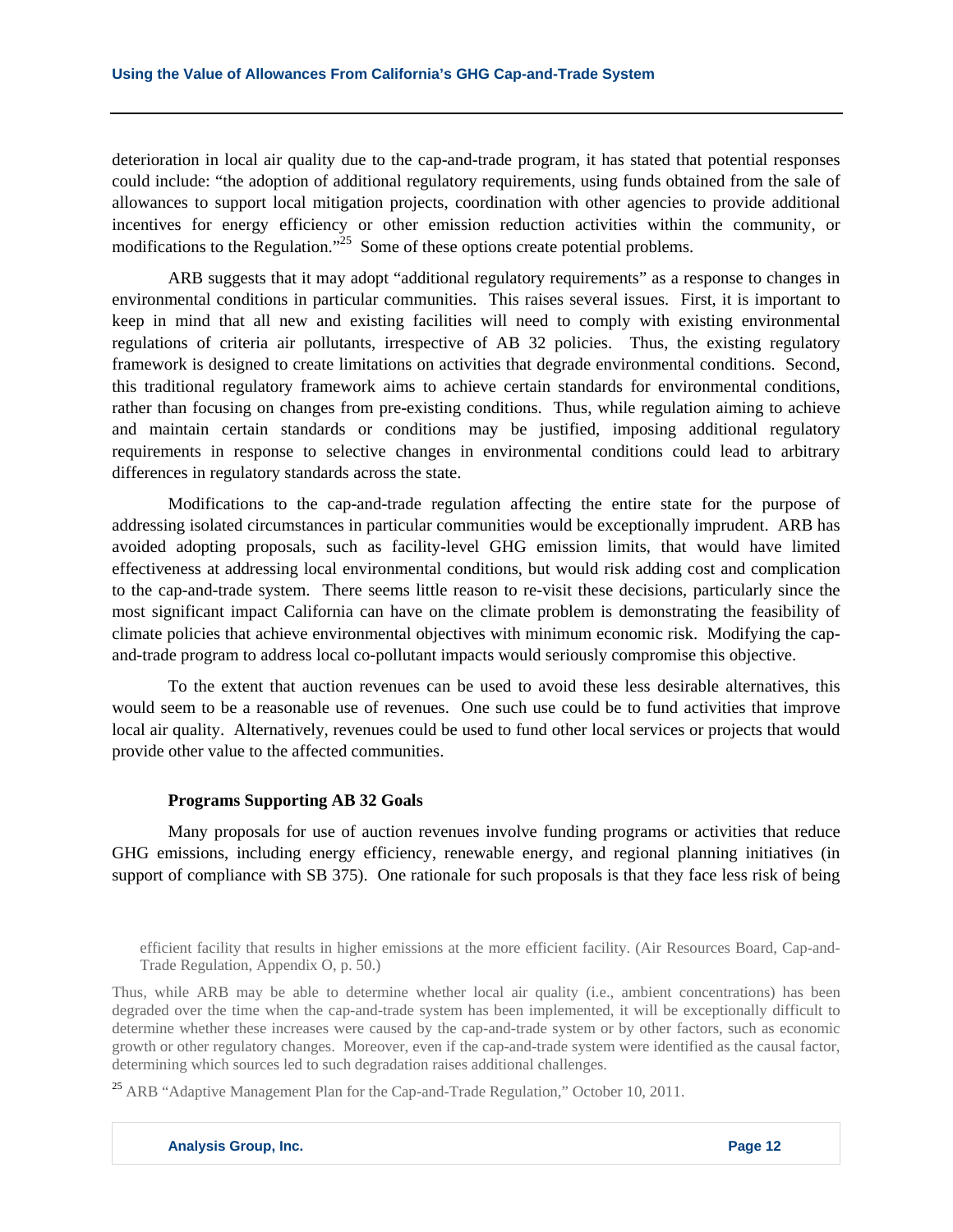invalidated through legal challenges. However, use of auction revenues to achieve AB 32 goals of reducing GHG emissions risks fostering policies and programs that overlap with existing elements of the AB 32 Scoping Plan, particularly the GHG cap-and-trade system.<sup>26</sup> Such policies will likely do little if anything to improve environmental effectiveness, because, under the fixed emissions cap, any emission reductions from funded activities would simply relax the emission constraint on other sources under the cap. Such policies will also raise costs if they fund activities that are less cost-effective than those that would otherwise be undertaken by the market under cap-and-trade. Even if programs can successfully target low-cost emission reductions that do not raise costs, revenues may then only subsidize activities that would have been undertaken anyways due to the incentives from cap-and-trade.

Thus, legal requirements that limit use of auction revenues to fund activities directly related to AB 32 goals pose an undesirable policy threat that raises social costs. This suggests that the legislature may wish to consider new legislation that allows use of allowance auction revenues to achieve broader social objectives, particularly given the size of these revenues once fuels are added to the cap. Absent such changes, ARB can strive to use auction revenues most efficiently by targeting market failures unrelated to those addressed by cap-and-trade (i.e., other GHG emission externalities), but also contribute achieving AB 32's climate change goals (thus meeting the legal standard.)

One such use of funds would be to support research and development (R&D) of advanced low-GHG technologies. Because of information spillovers and the resulting limits on innovator's ability to capture the full value of their investments in developing innovations, the market may provide insufficient levels of R&D. While a cap-and-trade program creates incentives to undertake R&D in low-GHG technologies, these incentives internalize the GHG externality, but do not fully address this underinvestment.

Government funding of R&D initiatives can address this market failure by raising R&D activities to efficient levels. Because such funding addresses a different market failure than the cap-and-trade program and other AB 32 policies, these programs potentially fund activities that would otherwise not occur and may lead to innovations that lower the cost of achieving GHG emission targets. Such innovations may be particularly important to achieving technological transformation needed to meet AB 32's longer-term climate policy goals. Developments in transportation (for example, electric vehicles and second-generation biofuels, such as cellulosic ethanol) and electric power generation (for example, carbon capture and sequestration) require technological advancements before they can become viable options for materially reducing GHG emissions.

Another potential use receiving significant attention is expansion of programs to promote energy efficiency. Many programs already exist to promote energy efficiency, largely implemented through electric utilities. Many of these programs target particular market failures, such as principal-agent problems when those making up-front investments in energy-efficiency cannot reap the subsequent benefits of reduced energy use (for example, owner-renters, and home builders and buyers.) Other programs may target information limits and behavioral biases, which may be more relevant for certain

<sup>&</sup>lt;sup>26</sup> For more on the implications of such interactions between policies, see Schatzki, Todd and Robert N. Stavins, "Implications of Policy Interactions for California's Climate Policy," Analysis Group White Paper, July 12, 2012.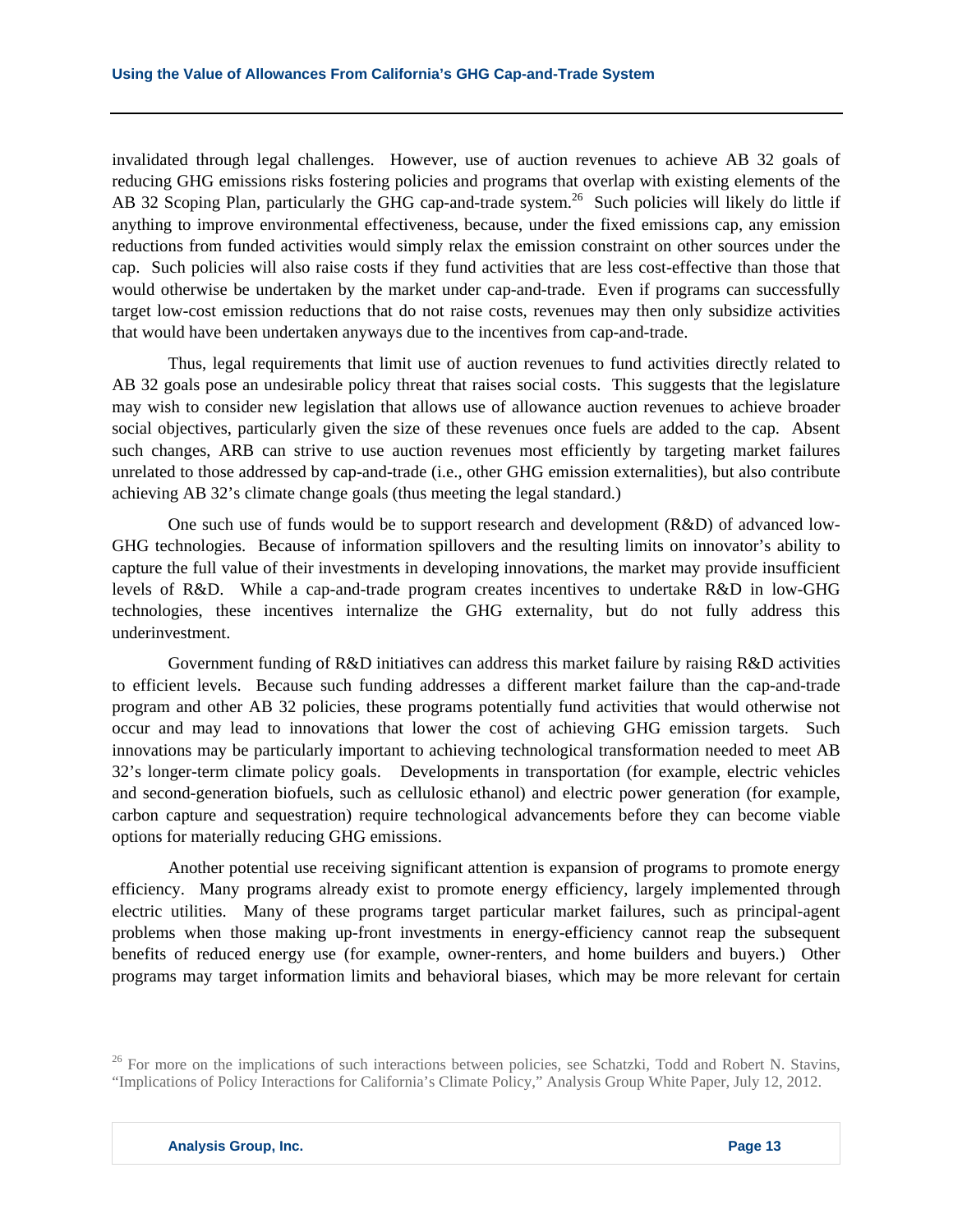types of energy users (for example, households) compared with others (industry). However, even when programs target these market failures, they do not necessarily generate positive net benefits. There is still much work to be done to test program effectiveness to identify those programs most likely to yield positive net benefits; such research represents one potentially valuable use of auction revenues.<sup>27</sup>

To the extent they generate positive net benefits by addressing such market failures, these programs should be pursued.<sup>28</sup> However, the scope of these activities is subject to several limitations. First, such programs will eventually begin to yield diminishing returns. California has been aggressively supporting energy efficiency investments for many decades, and it is unclear whether additional investments are warranted. Second, from the standpoint of implementation, there may be limits on the extent to which additional energy efficiency programs can be quickly expanded without compromising the effectiveness of their operations (for example, due to limits on availability of trained personnel.)

In 2010, California spent \$1.16 billion on rate-payer funded electricity efficiency programs, the third highest spending among the 50 states (as a percent of revenues.) Spending on natural gas efficiency programs was \$0.34 billion in 2010, the eighth highest such spending in the country.<sup>29</sup> Some propose using a portion of the revenues from the sale of allowances allocated to electric utilities to directly fund energy efficiency programs; if acted on, this would further increase spending. However, starting in 2015, auction revenues could exceed \$5 billion under many reasonable market outcomes; this suggests that opportunities for cost-effectively expanding the state's energy efficiency programs could sensibly absorb only a modest portion of GHG auction revenues.

 Another potential revenue use would be funding of public infrastructure projects that support GHG emission reductions. Infrastructure spending by the private sector may be below efficient levels if infrastructure provides public goods, the benefits of which it is difficult for private parties to capture. For example, public transportation systems would be undersupplied by private companies that cannot reap the benefits of reduced emissions and congestion. That said, such infrastructure investment should be undertaken with great care, to ensure that chosen investments achieve positive net benefits and provide significant public goods. Non-GHG externalities have long been the focus of public infrastructure investment; while increased support for existing infrastructure, including public transportation, may be warranted if fiscal limits have allowed systems to deteriorate, spending on new public infrastructure projects that would provide public goods should only be undertaken if they provide clear positive net benefits to society.

<sup>27</sup> Alcott, Hunt and Michael Greenstone, "Is there an Energy Efficiency Gap?," *Journal of Economic Perspectives* 26(1): 3-28, Winter 2012.

<sup>&</sup>lt;sup>28</sup> However, there is substantial debate about the net benefits created by such programs. Gillingham, Kenneth, Richard Newell, and Karen Palmer. 2006. "Energy Efficiency Policies: A Retrospective Examination." *Annual Review of Environment and Resources* 31: 161–92.

<sup>&</sup>lt;sup>29</sup> American Council for an Energy Efficient-Economy, "The 2011 State Energy Efficiency Scorecard," Report Number E115, October 2011.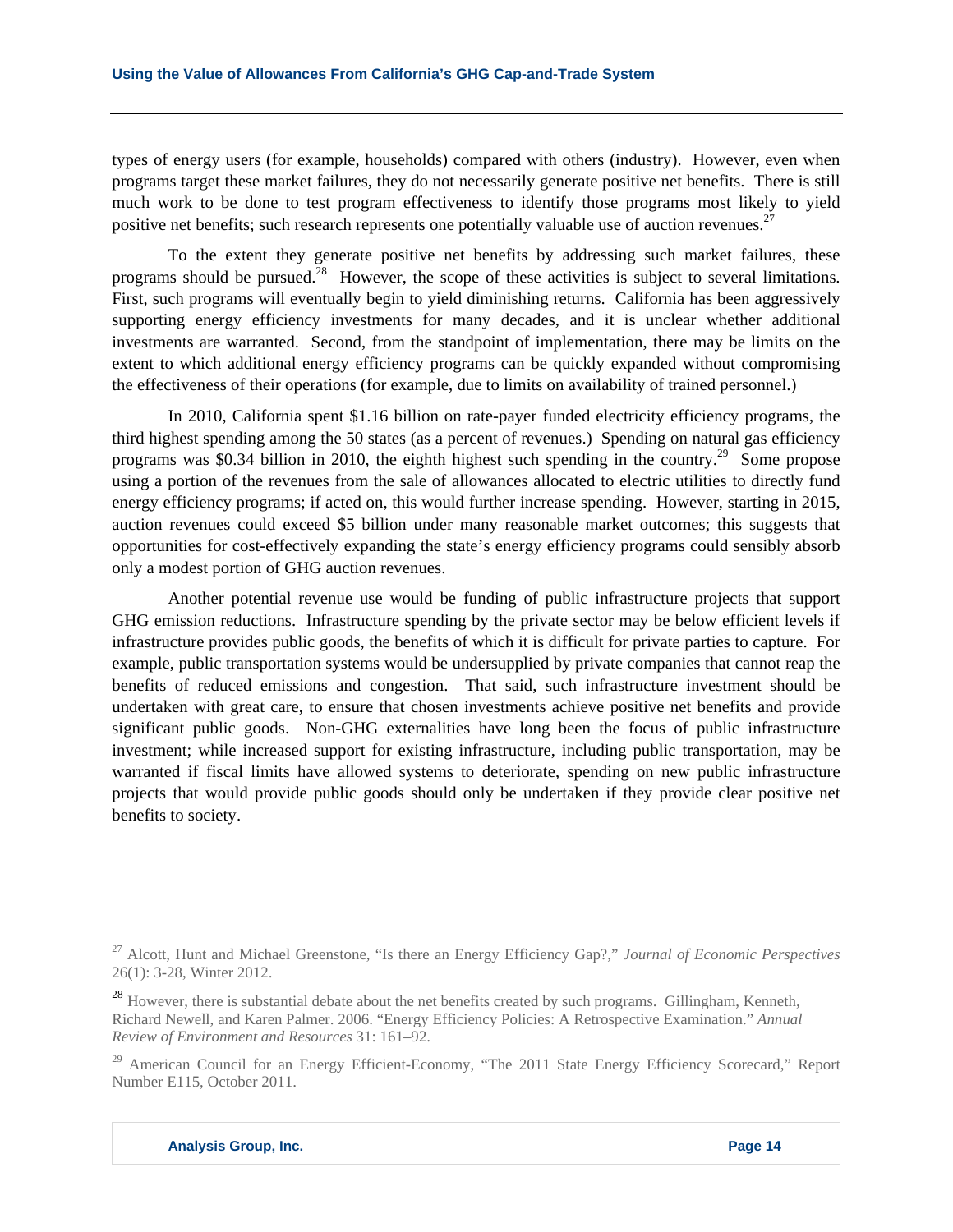# **3. Conclusion**

Allocating allowances for the AB 32 GHG cap-and-trade system presents both challenges and opportunities for California. Options exist that can address certain policy outcomes. The State has already pursued some of these, including allocations to EITE industries to mitigate leakage. But other economically sensible uses may face legal constraints, such as using revenues to reduce pre-existing distortionary taxes.

Given these limits, the State may find itself with significant auction revenues that can only be directed toward a restricted set of uses. While some of these potential uses may improve policy outcomes (for example, public funding of research and development on low-GHG technologies), the magnitude of auction revenues may well exceed the availability of options that provide positive net benefits. Given these constraints, policymakers may wish to consider other options, including new legislation to broaden potential uses for auction revenue to include offsetting reductions in tax rates or rebates, as well as other economically and socially beneficial purposes.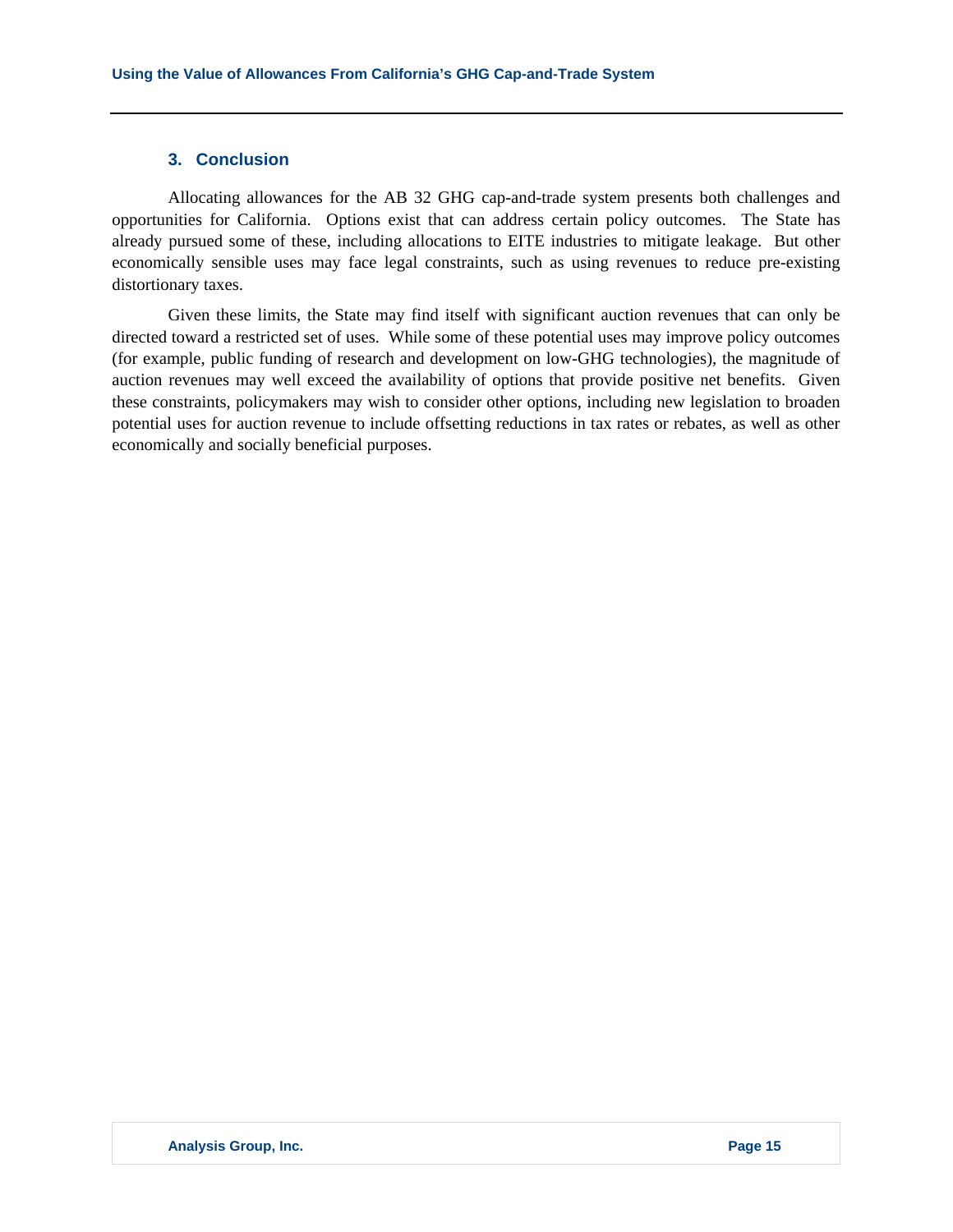

**Figure 1. Change in Retail Gasoline Price from LCFS**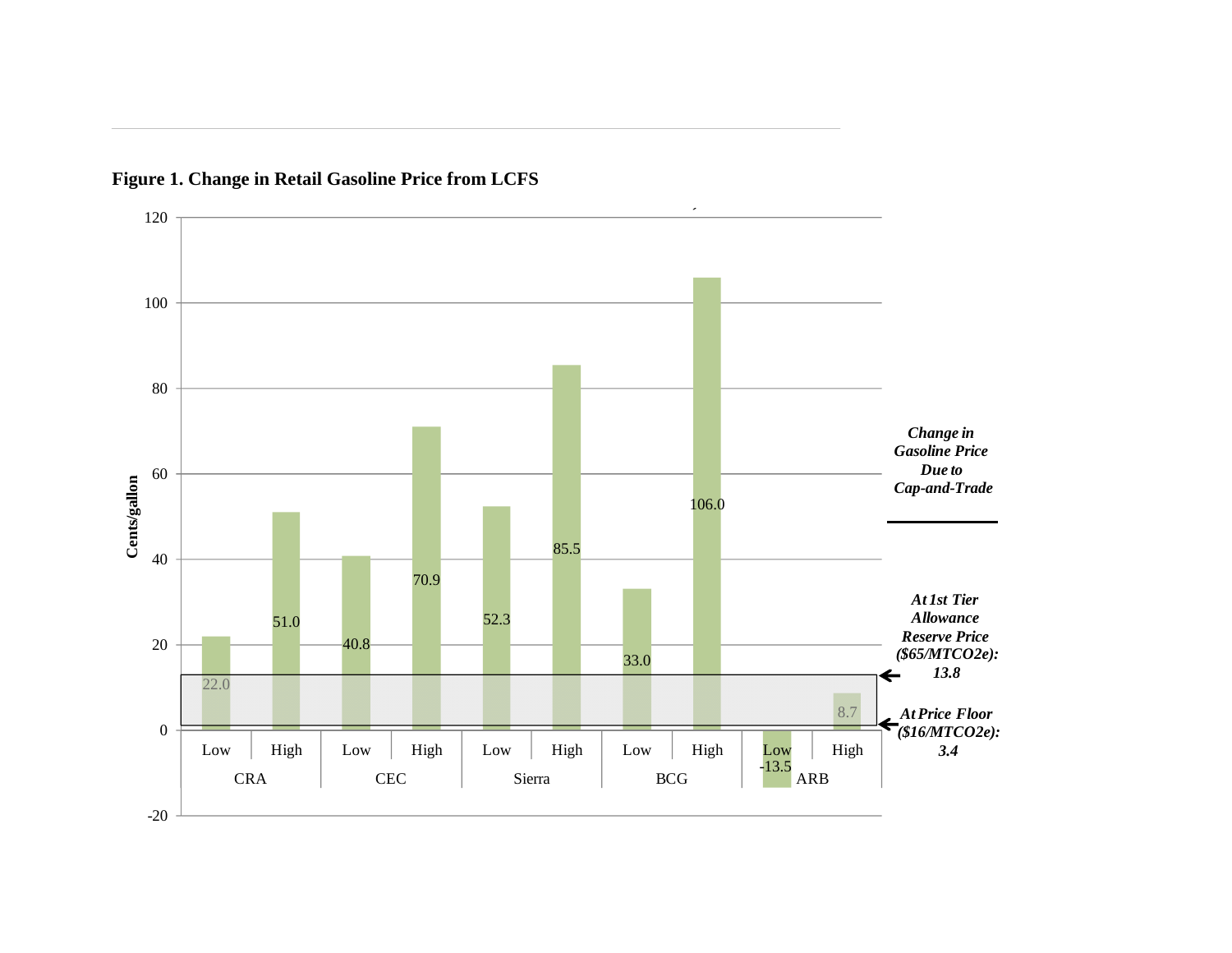#### **Using the Value of Allowances From California's GHG Cap-and-Trade System**





**Analysis Group, Inc. Page 17 Page 17**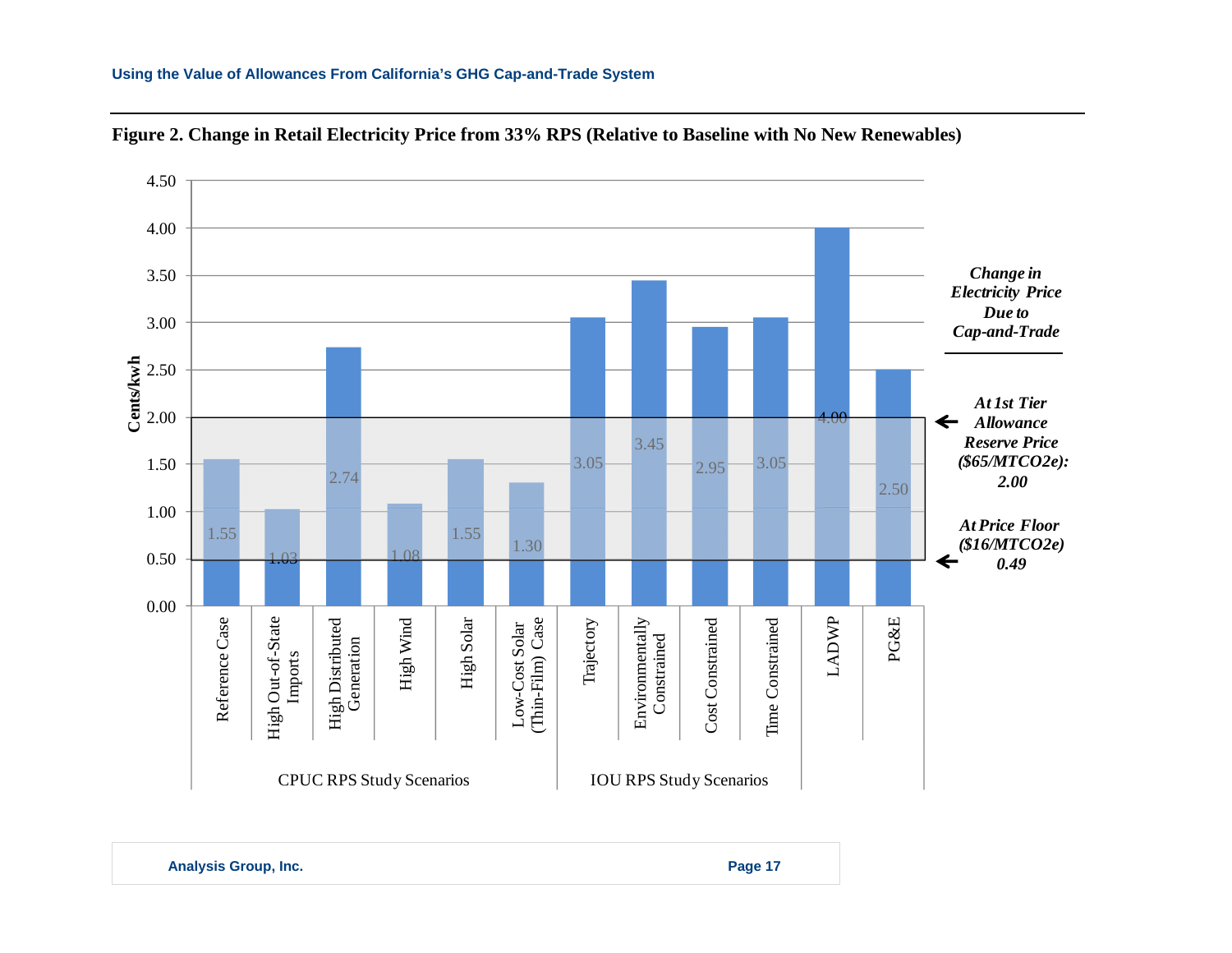## **Using the Value of Allowances From California's GHG Cap-and-Trade System**





**Analysis Group, Inc. Page 18 Page 18**